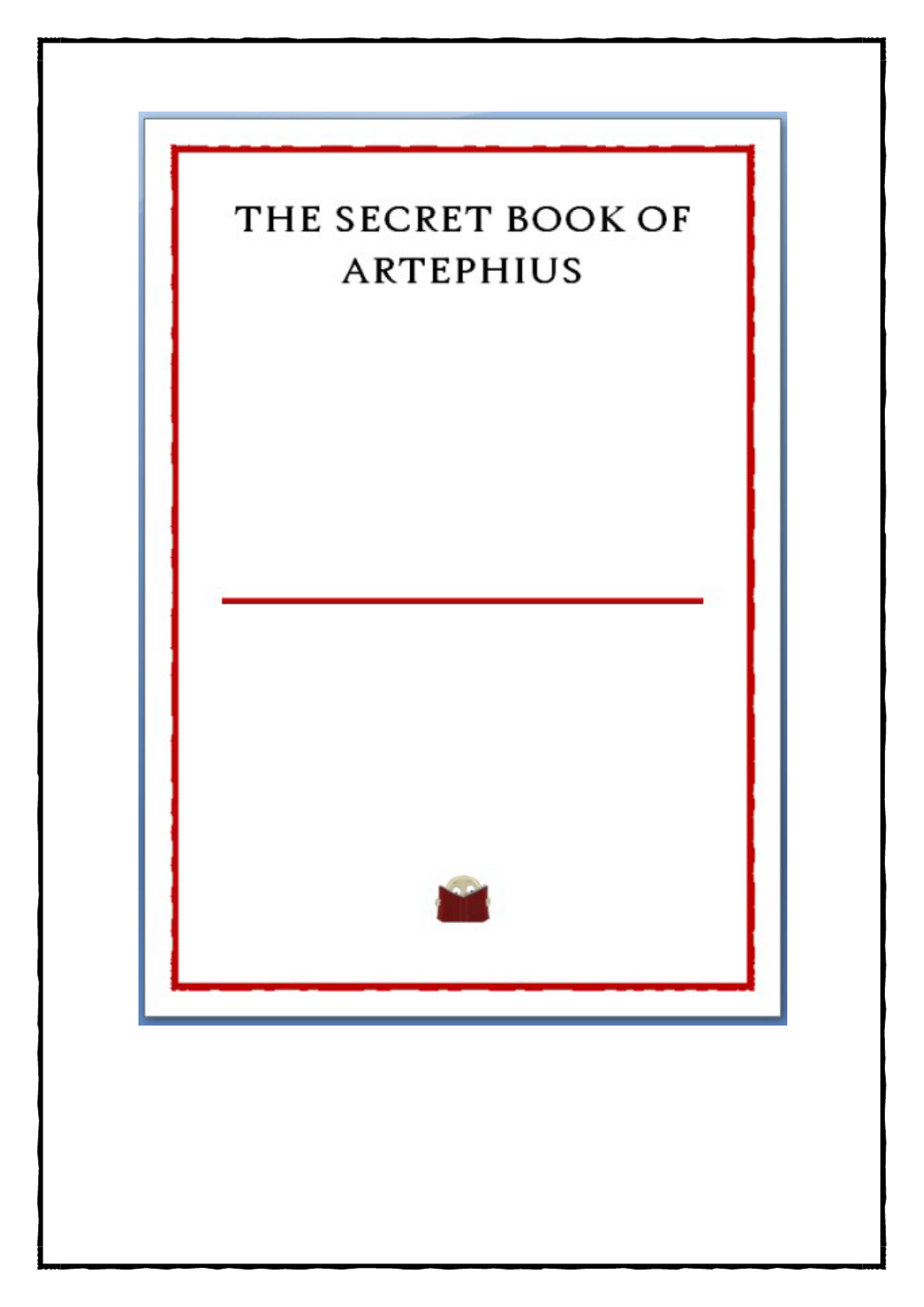## THE

# SECRET BOOK

## OF ARTEPHIUS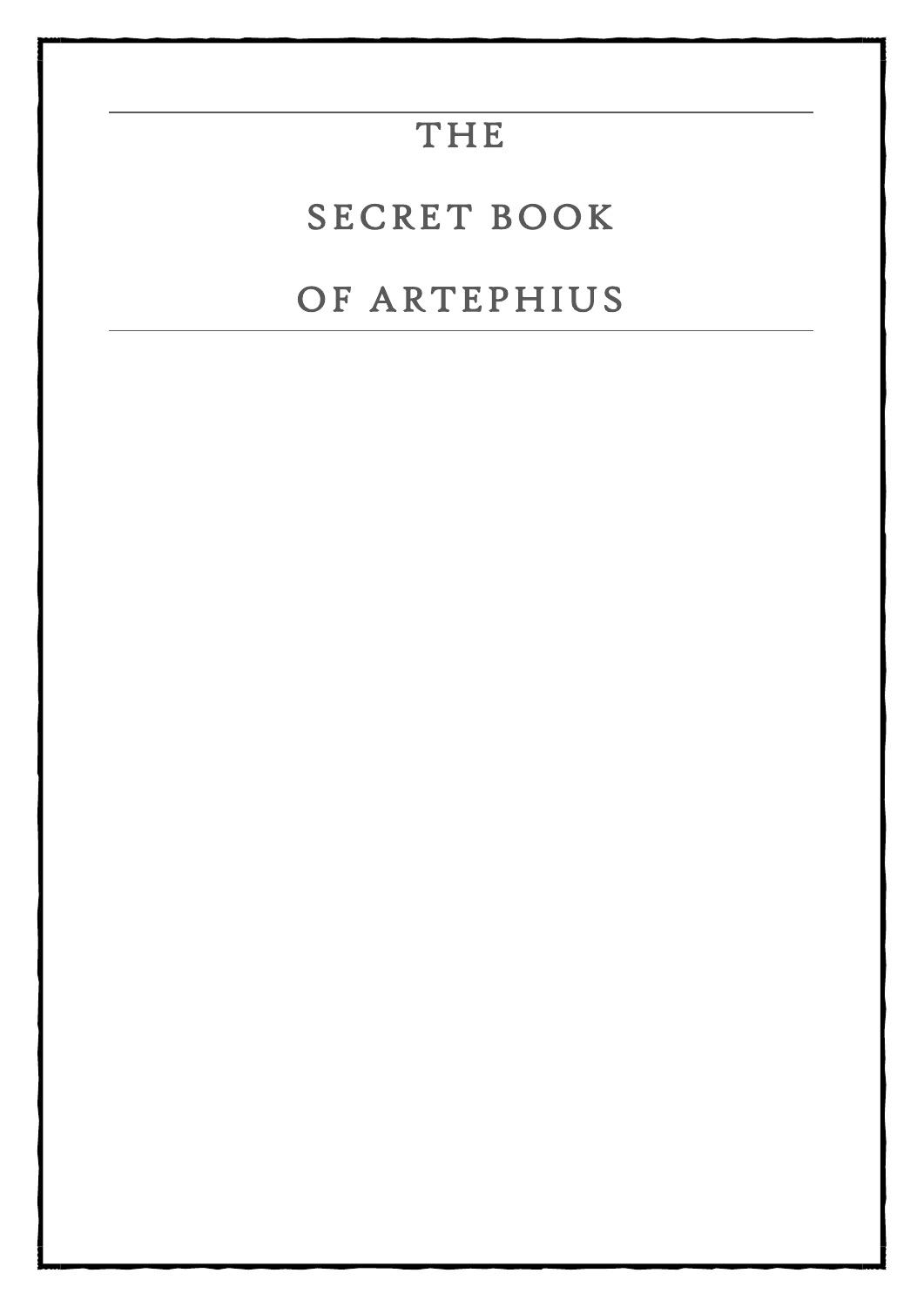The Secret Book of Artephius by Unknown. This edition was created and published by Global Grey 2015. ©GlobalGrey 2015



Get more eBooks at: www.globalgreyebooks.com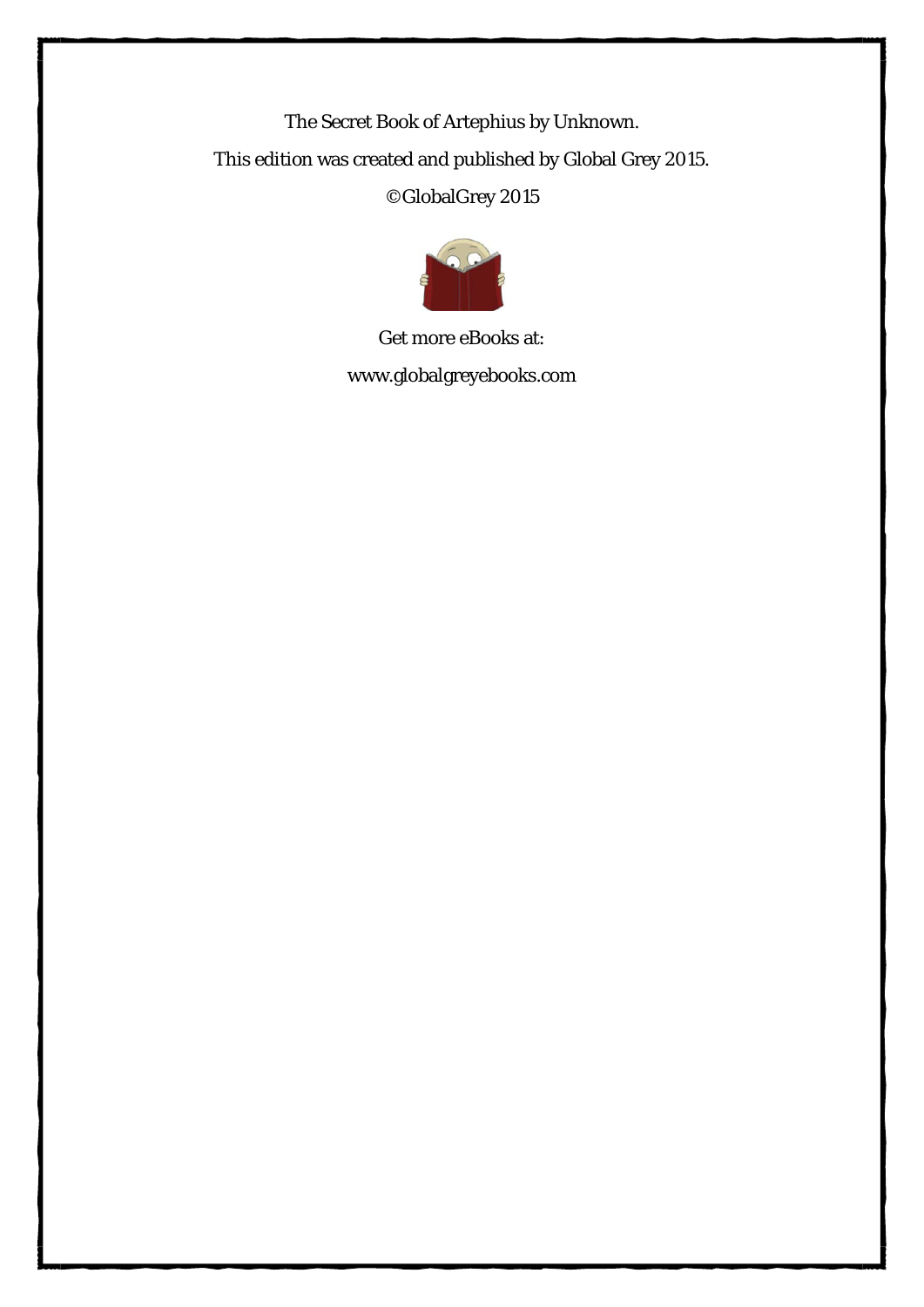#### **THE SECRET BOOK OF ARTEPHIUS**

1

(1) Antimony is a mineral participating of saturnine parts, and has in all respects the nature thereof. This saturnine antimony agrees with sol, and contains in itself argent vive, in which no metal is swallowed up, except gold, and gold is truly swallowed up by this antimonial argent vive. Without this argent vive no metal whatsoever can be whitened; it whitens laton, i.e. gold; reduceth a perfect body into its prima materia, or first matter, viz. into sulphur and argent vive, of a white color, and outshining a looking glass. It dissolves, I say the perfect body, which is so in its own nature; for this water is friendly and agreeable with the metals, whitening sol, because it contains in itself white or pure argent vive.

(2) And from both these you may draw a great arcanum, viz. a water of saturnine antimony, mercurial and white; to the end that it may whiten sol, not burning, but dissolving, and afterwards congealing to the consistence or likeness of white cream. Therefore, saith the philosopher, this water makes the body to be volatile; because after it has dissolved in it, and infrigidated, it ascends above and swims upon the surface of the water. Take, saith he, crude leaf gold, or calcined with mercury, and put it into our vinegre, made of saturnine antimony, mercurial, and sal ammoniac, in a broad glass vessel, and four inches high or more; put it into a gentle heat, and in a short time you will see elevated a liquor, as it were oil swimming atop, much like a scum. Gather this with a spoon or feather dipping it in; and in doing so often times a day until nothing more arises; evaporate the water with a gentle heat, i.e., the superfluous humidity of the vinegre, and there will remain the quintessence, potestates or powers of gold in the form of a white oil incombustible. In this oil the philosophers have placed their greatest secrets; it is exceeding sweet, and of great virtue for easing the pains of wounds.

(3) The whole, then, of this antimonial secret is, that we know how by it to extract or draw forth argent vive, out of the body of Magnesia, not burning, and this is antimony, and a mercurial sublimate. That is, you must extract a living and incombustible water, and then congeal, or coagulate it with the perfect body of sol, i.e. fine gold, without alloy; which is done by dissolving it into a nature [sic? mature?] white substance of the consistency of cream, and made thoroughly white. But first this sol by putrefaction and resolution in this water, loseth all its light and brightness, and will grow dark and black; afterwards it will ascend above the water, and by little and little will swim upon it, in a substance of a white color. And this is the whitening of red laton to sublimate it philosophically, and to reduce it into its first matter; viz. into a white incombustible sulphur, and into a fixed argent vive. Thus the perfect body of sol, resumeth life in this water; it is revived, inspired, grows, and is multiplied in its kind, as all other things are. For in this water, it so happens, that the body compounded of two bodies, viz. sol and luna, is puffed up, swells, putrefies, is raised up, and does increase by the receiving from the vegetable and animated nature and substance.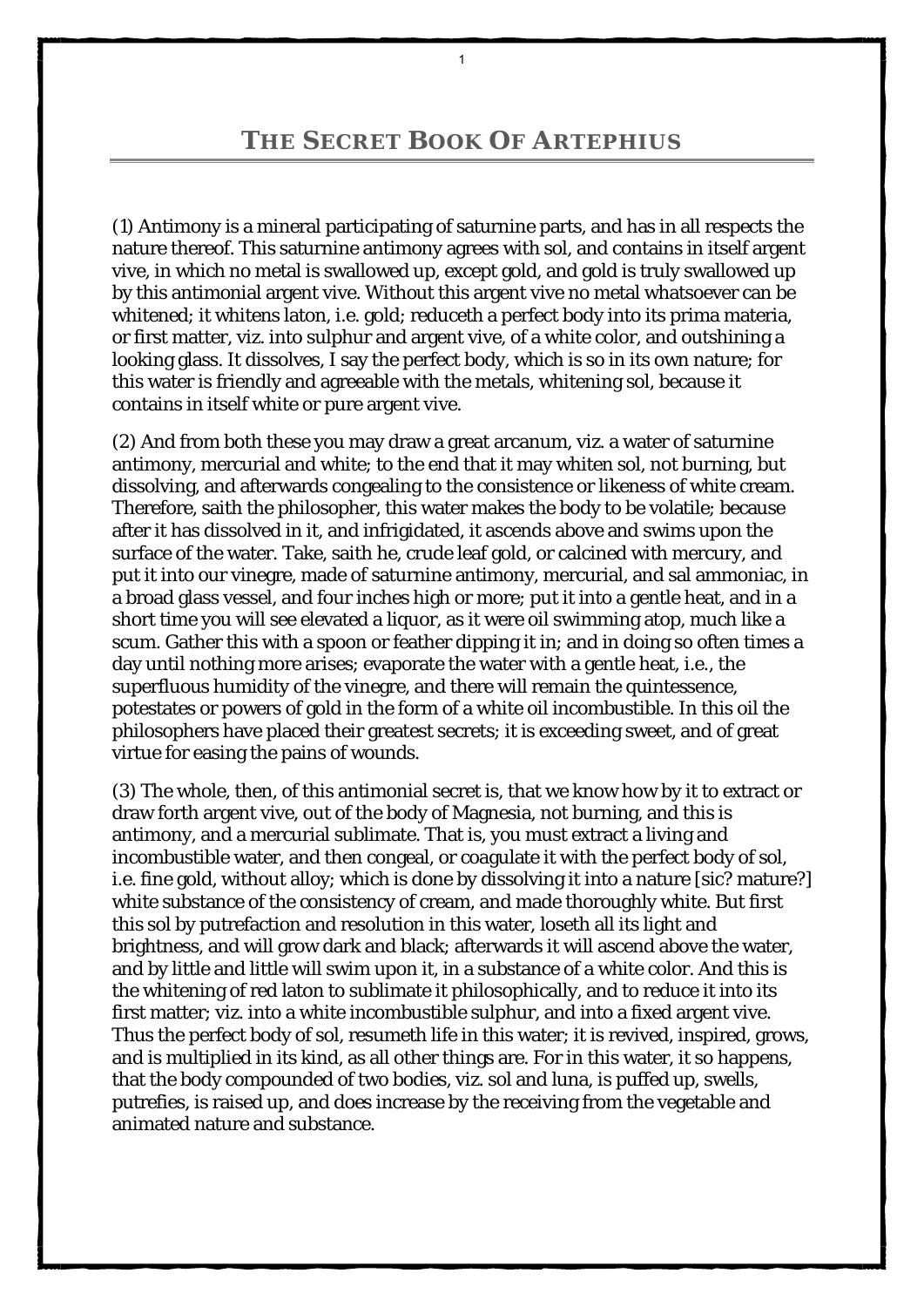(4) Our water also, or vinegar aforesaid, is the vinegar of the mountains, i.e. of sol and luna; and therefore it is mixed with gold and silver, and sticks close to them perpetually; and the body receiveth from this water a white tincture, and shines with inestimable brightness. Who so knows how to convert, or change the body into a medicinal white gold, may easily by the same white gold change all imperfect metals into the best or finest silver. And this white gold is called by the philosophers "luna alba philosophorum, argentum vivum album fixum, aurum alchymiae, and fumus albus" [white philosophical silver, white fixed mercury, alchemical gold and white (something)]: and therefore without this our antimonial vinegar, the aurum album of the philosophers cannot be made. And because in our vinegar there is a double substance of argentum vivum, the one from antimony, and the other from mercury sublimated, it does give a double weight and substance of fixed argent vive, and also augments therein the native color, weight, substance and tincture thereof.

(5) Our dissolving water therefore carries with it a great tincture, and a great melting or dissolving; because that when it feels the vulgar fire, if there be in it the pure and fine bodies of sol or luna, it immediately melts them, and converts them into its white substance such as itself is, and gives to the body color, weight, and tincture. In it also is a power of liquefying or melting all things that can be melted or dissolved; it is a water ponderous, viscous, precious, and worthy to be esteemed, resolving all crude bodies into their prima materia, or first matter, viz. earth and a viscous powder; that is into sulphur, and argentum vivum. If therefore you put into this water, leaves, filings, or calx of any metal, and set it in a gentle heat for a time, the whole will be dissolved, and converted into a viscous water, or white oil as aforesaid. Thus it mollifies the body, and prepares for liquefaction; yea, it makes all things fusible, viz. stones and metals, and after gives them spirit and life. And it dissolves all things with an admirable solution, transmuting the perfect body into a fusible medicine, melting, or liquefying, moreover fixing, and augmenting the weight and color.

(6) Work therefore with it, and you shall obtain from it what you desire, for it is the spirit and soul of sol and luna; it is the oil, the dissolving water, the fountain, the Balneum Mariae, the praeternatural fire, the moist fire, the secret, hidden and invisible fire. It is also the most acrid vinegar, concerning which an ancient philosopher saith, I besought the Lord, and he showed me a pure clear water, which I knew to be the pure vinegar, altering, penetrating, and digesting. I say a penetrating vinegar, and the moving instrument for putrefying, resolving and reducing gold or silver into their prima materia or first matter. And it is the only agent in the universe, which in this art is able to reincrudate metallic bodies with the conservation of their species. It is therefore the only apt and natural medium, by which we ought to resolve the perfect bodies of sol and luna, by a wonderful and solemn dissolution, with the conservation of the species, and without any destruction, unless it be to a new, more noble, and better form or generation, viz. into the perfect philosopher's stone, which is their wonderful secret or arcanum.

(7) Now this water is a certain middle substance, clear as fine silver, which ought to receive the tinctures of sol and luna, so as they may be congealed, and changed into a white and living earth. For this water needs the perfect bodies, that with them after the dissolution, it may be congealed, fixed, and coagulated into a white earth. But if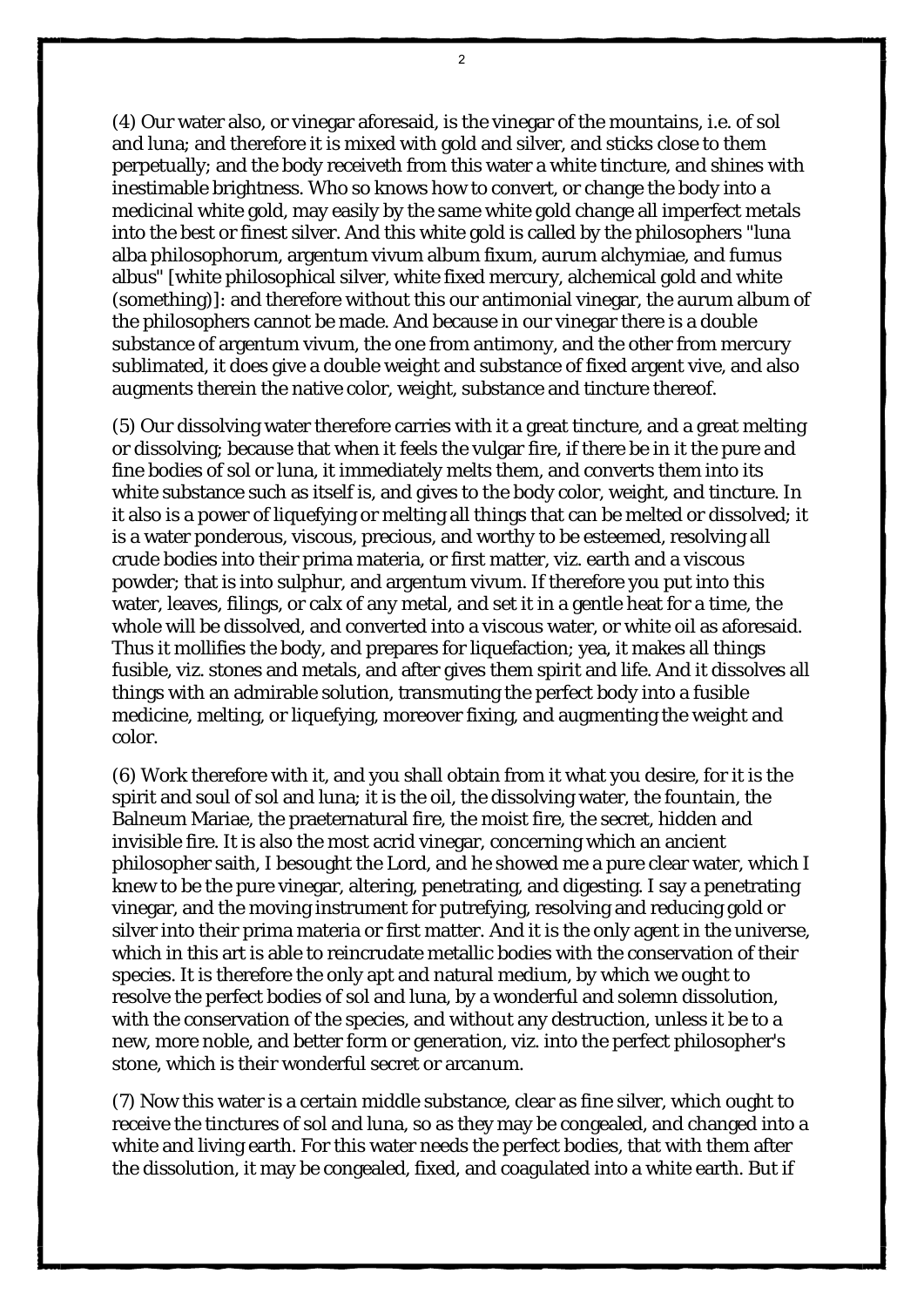this solution is also their coagulation, for they have one and the same operation, because one is not dissolved, but the other is congealed, nor is there any other water which can dissolve the bodies, but that which abideth with them in the matter and the form. It cannot be permanent unless it be of the nature of other bodies, that they may be made one. When therefore you see the water coagulate itself with the bodies that be dissolved therein; be assured that thy knowledge, way of working, and the work itself are true and philosophic, and that you have done rightly according to art.

(8) Thus you see that nature has to be amended by its own like nature; that is, gold and silver are to be exalted in our water, as our water also with these bodies; which water is called the medium of the soul, without which nothing has to be done in this art. It is a vegetable, mineral and animal fire, which conserves the fixed spirits of sol and luna, but destroys and conquers their bodies; for it destroys, overturns, and changes bodies and metallic forms, making them to be no bodies but a fixed spirit. And it turns them into a humid substance, soft and fluid, which hath ingression and power to enter into other imperfect bodies, and to mix with them in their smallest parts, and to tinge and make them perfect. But this they could not do while they remained in their metallic forms or bodies, which were dry and hard, whereby they could have no entrance into other things, so to tinge and make perfect, what was before imperfect.

(9) It is necessary therefore to convert the bodies of metals into a fluid substance; for that every tincture will tinge a thousand times more in a soft and liquid substance, than when it is in a dry one, as is plainly apparent in saffron. Therefore the transmutation of imperfect metals is impossible to be done by perfect bodies, while they are dry and hard; for which cause sake they must be brought back into their first matter, which is soft and fluid. It appears therefore that the moisture must be reverted that the hidden treasure may be revealed. And this is called the reincrudation of bodies, which is the decocting and softening them, till they lose their hard and dry substance or form; because that which is dry doth not enter into, nor tinge anything except its own body, nor can it be tinged except it be tinged; because, as I said before, a thick dry earthy matter does not penetrate nor tinge, and therefore, because it cannot enter or penetrate, it can make no alteration in the matter to be altered. For this reason it is, that gold coloreth not, until its internal or hidden spirit is drawn forth out of its bowels by this, our white water, and that it may be made altogether a spiritual substance, a white vapor, a white spirit, and a wonderful soul.

(10) It behoves us therefore by this our water to attenuate, alter and soften the perfect bodies, to wit sol and luna, that so they may be mixed other perfect bodies. From whence, if we had no other benefit by this our antimonial water, than that it rendered bodies soft, more subtile, and fluid, according to its own nature, it would be sufficient. But more than that, it brings back bodies to their original of sulphur and mercury, that of them we may afterwards in a little time, in less than an hour's time do that above ground which nature was a thousand years doing underground, in the mines of the earth, which is a work almost miraculous.

(11) And therefore our ultimate, or highest secret is, by this our water, to make bodies volatile, spiritual, and a tincture, or tinging water, which may have ingress or entrance into bodies; for it makes bodies to be merely spirit, because it reduces hard and dry bodies, and prepares them for fusion, melting and dissolving; that is, it

 $\mathbf{z}$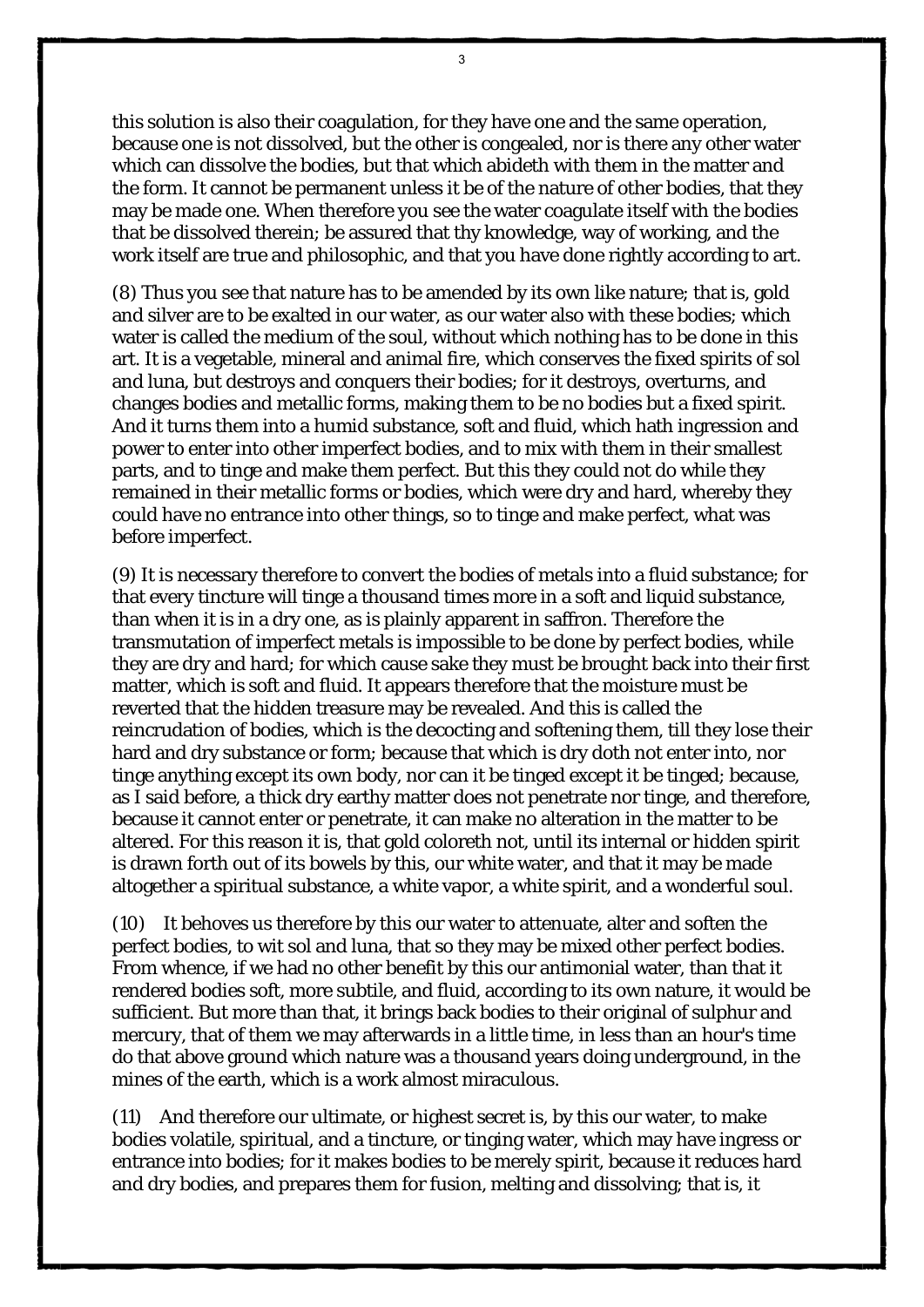converts them into a permanent or fixed water. And so it makes of bodies a most precious and desirable oil, which is the true tincture, and the permanent fixed white water, by nature hot and moist, or rather temperate, subtile, fusible as wax, which does penetrate, sink, tinge, and make perfect the work. And this our water immediately dissolves bodies (as sol and luna) and makes them into an incombustible oil, which then may be mixed with other imperfect bodies. It also converts other bodies into the nature of a fusible salt which the philosophers call "sal alebrot philosophorum", better and more noble than any other salt, being in its own nature fixed and not subject to vanish in fire. It is an oil indeed by nature hot, subtile, penetrating, sinking through and entering into other bodies; it is called the perfect or great elixir, and the hidden secret of the wise searchers of nature. He therefore that knows this salt of sol and luna, and its generation and perfection, and afterwards how go commix it, and make it homogene with other perfect bodies, he in truth knows one of the greatest secrets of nature, and the only way that leads to perfection.

(12) These bodies thus dissolved by our water are called argent vive, which is not without its sulphur, nor sulphur without the fixedness of sol and luna; because sol and luna are the particular means, or medium in the form through which nature passes in the perfecting or completing thereof. And this argent vive is called our esteemed and valuable salt, being animated and pregnant, and our fire, for that is nothing but fire; yet not fire, but sulphur; and not sulphur only, but also quicksilver drawn from sol and luna by our water, and reduced to a stone of great price. That is to say it is a matter or substance of sol and luna, or silver and gold, altered from vileness to nobility. Now you must note that this white sulphur is the father and mother of the metals; it is our mercury, and the mineral of gold; also the soul, and the ferment; yea, the mineral virtue, and the living body; our sulphur, and our quicksilver; that is, sulphur of sulphur, quicksilver of quicksilver, and mercury of mercury.

(13) The property therefore of our water is, that it melts or dissolves gold and silver, and increases their native tincture or color. For it changes their bodies from being corporeal, into a spirituality; and it is in this water which turns the bodies, or corporeal substance into a white vapor, which is a soul which is whiteness itself, subtile, hot and full of fire. This water also called the tinging or blood-color-making stone, being the virtue of the spiritual tincture, without which nothing can be done; and is the subject of all things that can be melted, and of liquefaction itself, which agrees perfectly and unites closely with sol and luna from which it can never be separated. For it joined [joins?] in affinity to the gold and silver, but more immediately to the gold than to the silver; which you are to take special notice of. It is also called the medium of conjoining the tinctures of sol and luna with the inferior or imperfect metals; for it turns the bodies into the true tincture, to tinge the said imperfect metals, also it is the water that whiteneth, as it is whiteness itself, which quickeneth, as it is a soul; and therefore as the philosopher saith, quickly entereth into its body.

(14) For it is a living water which comes to moisten the earth, that it may spring out, and in its due season bring forth much fruit; for all things springing from the earth, are endued through dew and moisture. The earth therefore springeth not forth without watering and moisture; it is the water proceeding from May dew that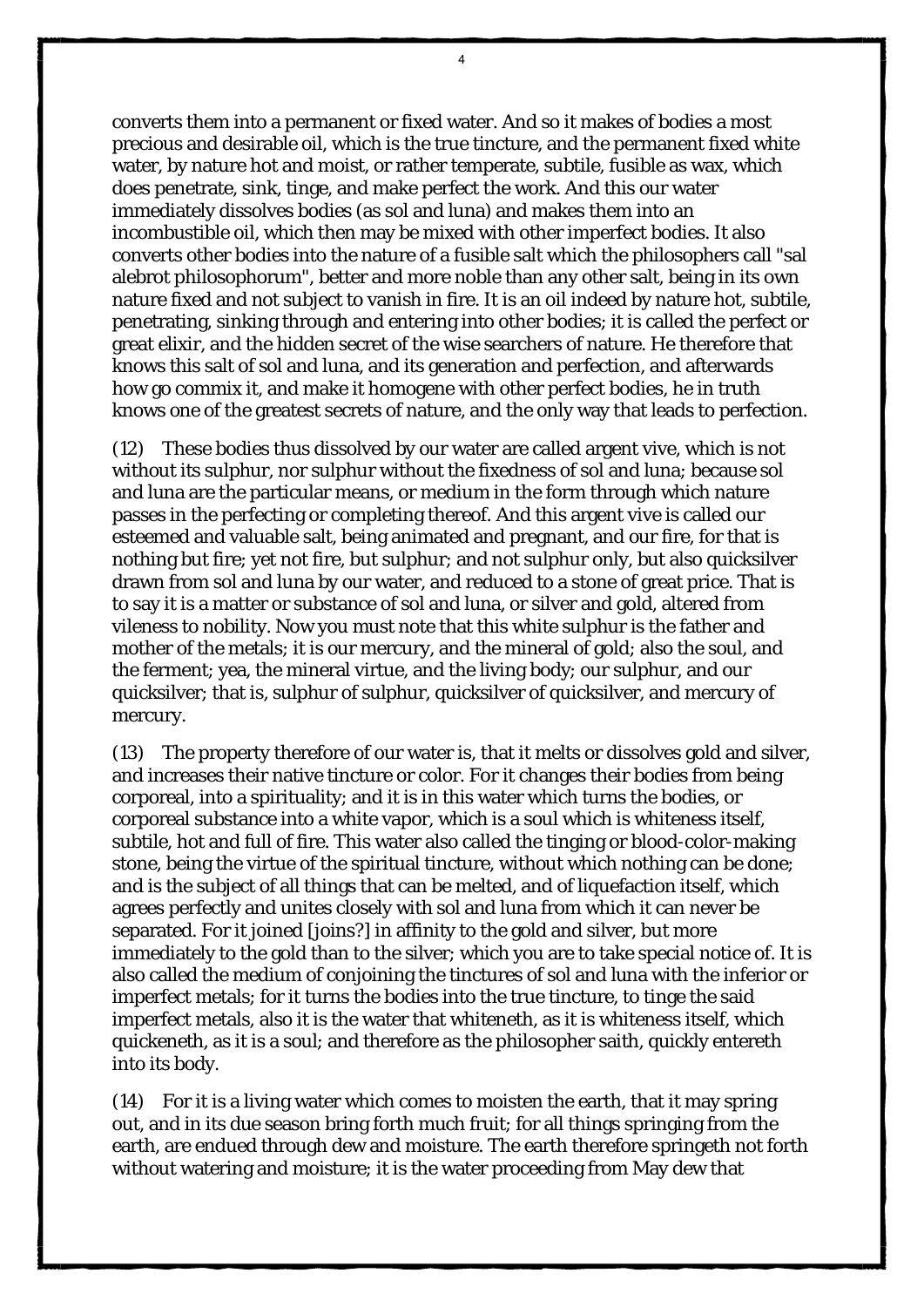cleanseth the body; and like rain it penetrates them, and makes one body of two bodies. This aqua vite or water of life, being rightly ordered and disposed with the body, it whitens it, and converts or changes it into its white color, for this water is a white vapor, and there- fore the body is whitened with it. It behoves you therefore to whiten the body, and open its unfoldings, for between these two, that is between the body and the water, there is desire and friendship, like as between male and female, because of the propinquity and likeness of their natures.

(15) Now this our second and living water is called "Azoth", the water washing the laton viz. the body compounded of sol and luna by our first water; it is also called the soul of the dissolved bodies, which souls we have even now tied together, for the use of the wise philosopher. How precious then, and how great a thing is this water; for without it, the work could never be done or perfected; it is also called the "vase naturae", the belly, the womb, the receptacle of the tincture, the earth, the nurse. It is the royal fountain in which the king and queen bathe themselves; and the mother must be put into and sealed up within the belly of her infant; and that is sol himself, who proceeded from her, and whom she brought forth; and therefore they have loved one another as mother and son, and are conjoined together, because they come from one and the same root, and are of the same substance and nature. And because this water is the water of the vegetable life, it causes the dead body to vegetate, increase and spring forth, and to rise from death to life, by being dissolved first and then sublimed. And in doing this the body is converted into a spirit, and the spirit afterwards into a body; and then is made the amity, the peace, the concord, and the union of contraries, to wit, between the body and the spirit, which reciprocally, or mutually change their natures which they receive, and communicate one to another through their most minute parts, so that that which is hot is mixed with that which is cold, the dry with the moist, and the hard with the soft; by which means, there is a mixture made of contrary natures, viz. of cold and hot, and moist with dry, even most admirable unity between enemies.

(16) Our dissolution then of bodies, which is made such in this first water, is nothing else, but a destroying or overcoming of the moist with the dry, for the moist is coagulated with the dry. For the moisture is contained under, terminated with, and coagulated in the dry body, to wit, in that which is earthy. Let therefore the hard and the dry bodies be put into our first water in a vessel, which close well, and let them there abide till they be dissolved, and ascend to the top; then may they be called a new body, the white gold made by art, the white stone, the white sulphur, not inflammable, the paradisical stone, viz. the stone transmuting imperfect metals into white silver. Then we have also the body, soul and spirit altogether; of which spirit and soul it is said, that they cannot be extracted from the perfect bodies, but by the help or conjunction of our dissolving water. Because it is certain, that the things fixed cannot be lifted up, or made to ascend, but by the conjunction or help of that which is volatile.

(17) The spirit, therefore, by help of the water and the soul, is drawn forth from the bodies themselves, and the body is thereby made spiritual; for that at the same instant of time, the spirit, with the soul of the bodies, ascends on high to the superior part, which is the perfection of the stone and is called sublimation. This sublimation, is made by things acid, spiritual, volatile, and which are in their own nature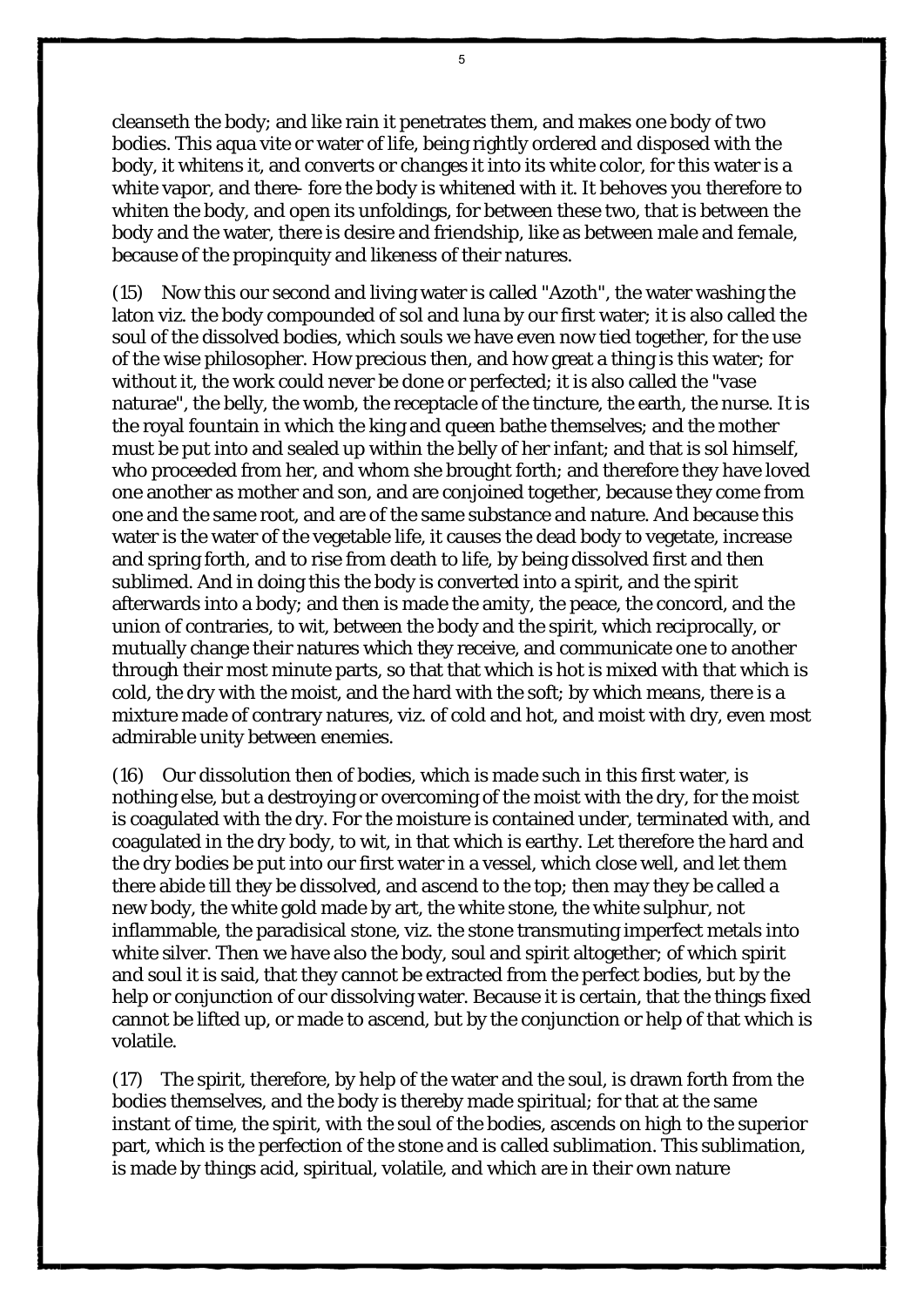sulphureous and viscous, which dissolves bodies and makes them to ascend, and be changed into air and spirit. And in this sublimation, a certain part of our said first water ascends with the bodies, joining itself with them, ascending and subliming into one neutral and complex substance, which contains the nature of the two, viz. the nature of the two bodies and the water. and therefore it is called the corporeal and spiritual compositum, coijufle, cambar, ethelia, zandarith, duenech, the good; but properly it is called the permanent or fixed water only, because it flies not in the fire. But it perpetually adheres to the commixed or compound bodies, that is, the sol and luna, and communicates to them the living tincture, incombustible and most fixed, much more noble and precious than the former which these bodies had. Because from henceforth this tincture runs like oil, running through and penetrating bodies, and giving to them its wonderful fixity; and this tincture is the spirit, and the spirit is the soul, and the soul is the body. For in this operation, the body is made a spirit of a most subtile nature; and again, the spirit is corporified and changed into the nature of the body, with the bodies, whereby our stone consists of a body, a soul, and a spirit.

(18) O God, how through nature, doth thou change a body into a spirit: which could not be done, if the spirit were not incorporated with the bodies, and the bodies made volatile with the spirit, and afterwards permanent and fixed. For this cause sake, they have passed over into one another, and by the influence of wisdom, are converted into one another. O Wisdom: how thou makest the most fixed gold to be volatile and fugitive, yeah, though by nature it is the most fixed of all things in the world. It is necessary therefore, to dissolve and liquefy these bodies by our water, and to make them a permanent or fixed water, a pure, golden water leaving in the bottom the gross, earthy, superfluous and dry matter. And in this subliming, making thin and pure, the fire ought to be gentle; but if in this subliming with soft fire, the bodies be not purified, and the gross and earthy parts thereof (note this well) be not separated from the impurities of the dead, you shall not be able to perfect the work. For thou needest nothing but the thin and subtile part of the dissolved bodies, which our water will give thee, if thou proceedest with a slow or gentle fire, by separating the things heterogene from the things homogene.

(19) This compositum then has its mundification or cleaning, by our moist fire, which by dissolving and subliming that which is pure and white, it cast forth its feces or filth like a voluntary vomit, for in such a dissolution and natural sublimation or lifting up, there is a loosening or untying of the elements, and a cleansing and separating of the pure from the impure. So that the pure and white substance ascends upwards and the impure and earthy remains fixed in the bottom of the water and the vessel. This must be taken away and removed, because it is of no value, taking only the middle white substance, flowing and melted or dissolved, rejecting the feculent earth, which remains below in the bottom. These feces were separated partly by the water, and are the dross and terra damnata, which is of no value, nor can do any such service as the clear, white, pure and clear matter, which is wholly and only to be taken and made use of.

(20) And against this capharean rock, the ship of knowledge, or art of the young philosopher is often, as it happened also to me sometimes, dashed together in pieces, or destroyed, because the philosophers for the most part speak by the contraries.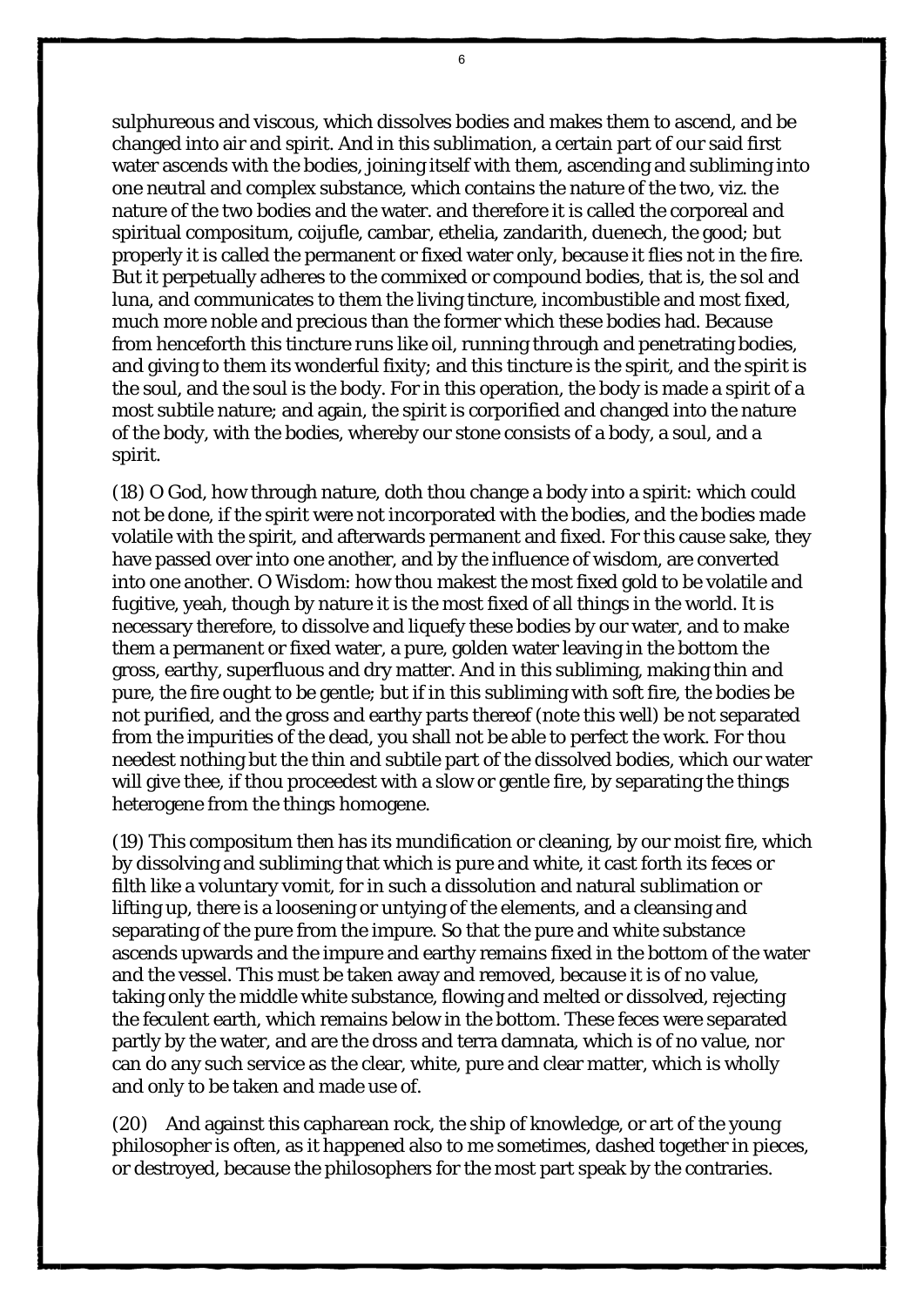That is to say that nothing must be removed or taken away, except the moisture, which is the blackness; which notwithstanding they speak and write only to the unwary, who, without a master, indefatigable reading, or humble supplications to God Almighty, would ravish away the golden fleece. It is therefore to be observed, that this separation, division, and sublimation, is without a doubt the key to the whole work.

(21) After the putrefaction, then, and dissolution of these bodies, our bodies also ascend to the top, even to the surface of the dissolving water, in a whiteness of color, which whiteness is life. And in this whiteness, the antimonial and mercurial soul, is by natural compact infused into, and joined with the spirits of sol and luna, which separate the thin from the thick, and the pure from the impure. That is, by lifting up, by little and little, the thin and the pure part of the body, from the feces and impurity, until all the pure parts are separated and ascended. And in this work is out natural and philosophical sublimation work completed. Now in this whiteness is the soul infused into the body, to wit, the mineral virtue, which is more subtile than fire, being indeed the true quintessence and life, which desires or hungers to be born again, and to put off the defilements and be spoiled of its gross and earthy feces, which it has taken from its monstrous womb, and corrupt place of its original. And in this our philosophical sublimation, not in the impure, corrupt, vulgar mercury, which has no qualities or properties like to those, with which our mercury, drawn from its vitriolic caverns is adorned. But let us return to our sublimation.

(22) It is most certain therefore in this art, that this soul extracted from the bodies, cannot be made to ascend, but by adding to it a volatile matter, which is of its own kind. By which the bodies will be made volatile and spiritual, lifting themselves up, subtilizing and subliming themselves, contrary to their own proper nature, which is corporeal, heavy and ponderous. And by this means they are unbodied, or made no bodies, to wit, incorporeal, and a quintessence of the nature of a spirit, which is called, "avis hermetis", and "mercurius extractus", drawn from a red subject or matter. And so the terrene or earthy parts remain below, or rather the grosser parts of the bodies, which can by no industry or ingenuity of man be brought to a perfect dissolution.

(23) And this white vapor, this white gold, to wit, this quintessence, is called also the compound magnesia, which like a man does contain, or like a man is composed of a body, soul and spirit. Now the body is the fixed solar earth, exceeding the most subtile matter, which by the help of our divine water is with difficulty lifted up or separated. The soul is the tincture of sol and luna, proceeding from the conjunction, or communication of these two, to wit, the bodies of sol and luna, and our water, and the spirit is the mineral power, or virtue of the bodies, and also out of the bodies like as the tinctures or colors in dying cloth are by the water put upon, and diffused in and through the cloth. And this mercurial spirit is the chain or band of the solar soul; and the solar body is that body which contains the spirit and soul, having the power of fixing in itself, being joined with luna. The spirit therefore penetrates, the body fixes, and the soul joins together, tinges and whitens. From these three bodies united together is our stone made: to wit, sol, luna and mercury.

(24) Therefore with this our golden water, a natural substance is extracted, exceeding all natural substances; and so, except the bodies be broken and destroyed,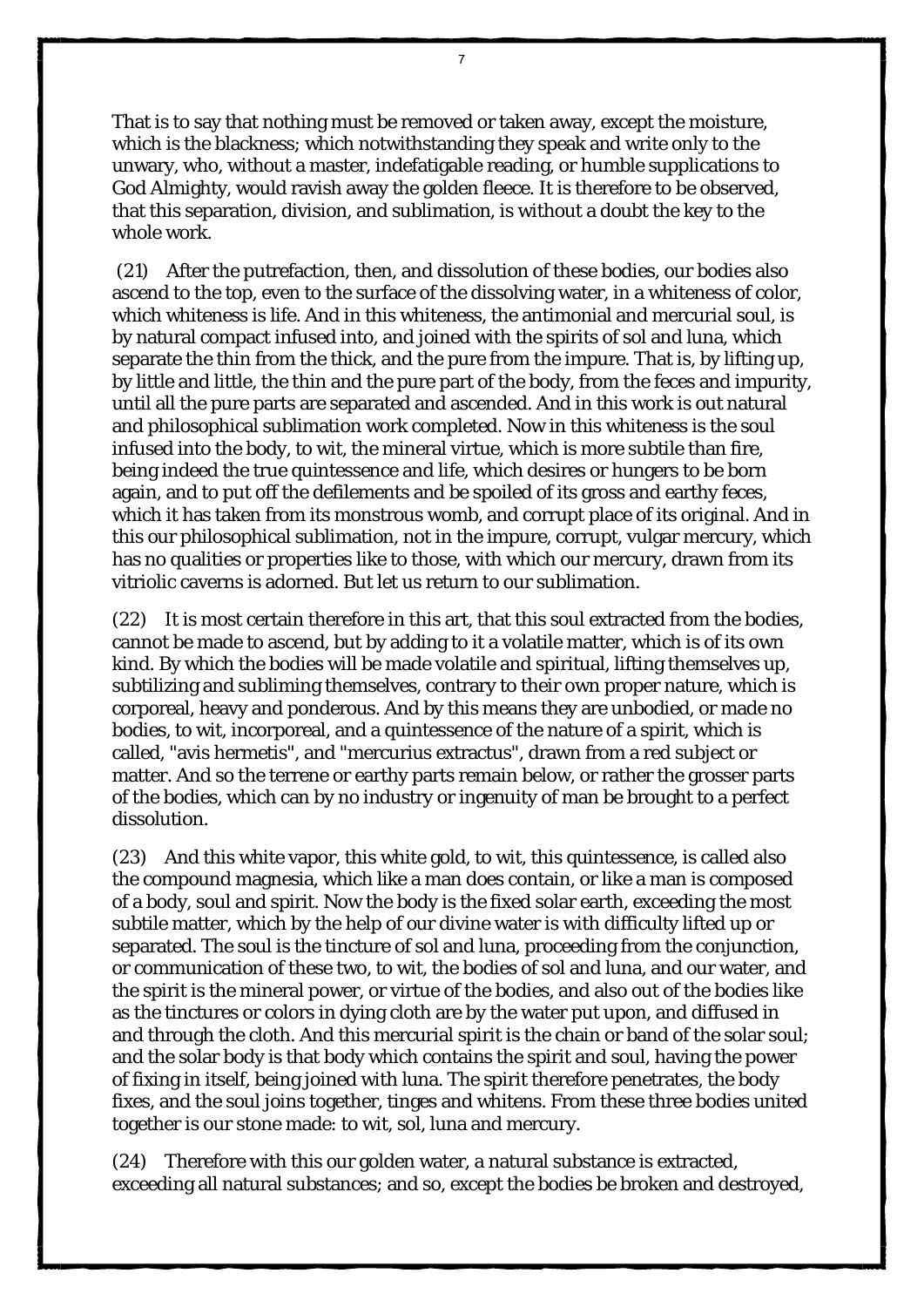imbibed, made subtile and fine, thriftily, and diligently managed, till they are abstracted from, or lose their grossness or solid substance, and be changed into a subtile spirit, all our labor will be in vain. And unless the bodies be made no bodies or incorporeal, that is converted into the philosophers mercury, there is no rule of art yet found out to work by. The reason is, because it is impossible to draw out of the bodies all that most thin and subtile spirit, which has in itself the tincture, except it first be resolved in our water. Dissolve then the bodies in this our golden water, and boil them until all the tincture is brought forth by the water, in a white color and a white oil; and when you see this whiteness upon the water, then know that the bodies are melted, liquified or dissolved. Continue then this boiling, till the dark, black, and white cloud is brought forth, which they have conceived.

(25) Put therefore the perfect bodies of metals, to wit, sol and luna, into our water in a vessel, hermetically sealed, upon a gentle fire, and digest continually, till they are perfectly resolved into a most precious oil. Saith Adfar, digest with a gentle fire, as it were for the hatching of chickens, so long till the bodies are dissolved, and their perfectly conjoined tincture is extracted, mark this well. But it is not extracted all at once, but it is drawn out by little and little, day by day, and hour by hour, till after a long time, the solution thereof is completed, and that which is dissolved always swims atop. And while this dissolution is in hand, let the fire be gentle and continual, till the bodies are dissolved into a viscous and most subtile water, and the whole tincture be educed, in color first black, which is the sign of a true dissolution.

(26) Then continue the digestion, till it become a white fixed water, for being digested in balneo, it will afterwards become clear, and in the end become like common argent vive, ascending by the spirit above the first water. When there you see bodies dissolved in the first viscous water, then know, that they are turned into a vapor, and the soul is separated from the dead body, and by sublimation, turned into the order of spirits. Whence both of them, with a part of our water, are made spirits flying up in the air; and there the compounded body, made of the male and female, viz. of sol and luna, and of that most subtile nature, cleansed by sublimation, taketh life, and is made spiritual by its own humidity. That is by its own water; like as a man is sustained by the air, whereby from thenceforth it is multiplied, and increases in its own kind, as do all other things. In such an ascention therefore, and philosophical sublimation, all are joined one with another, and the new body subtilized, or made living by the spirit, miraculously liveth or springs like a vegetable.

(27) Wherefore, unless the bodies be attenuated, or made thin, by the fire and water, till they ascend in a spirit, and are made or do become like water and vapor or mercury, you labor wholly in vain. But when they arise or ascend, they are born or brought forth in the air or spirit, and in the same they are changed, and made life with life, so as they can never be separated, but are as water mixed with water. And therefore, it is wisely said, that the stone is born of the spirit, because it is altogether spiritual. For the vulture himself flying without wings cries upon the top of the mountain, saying, I am the white brought forth from the black, and the red brought forth from the white, the citrine son of the red; I speak the truth and lie not.

(28) It sufficeth thee then to put the bodies in the vessel, and into the water once and for all, and to close the vessel well, until a true separation is made. This the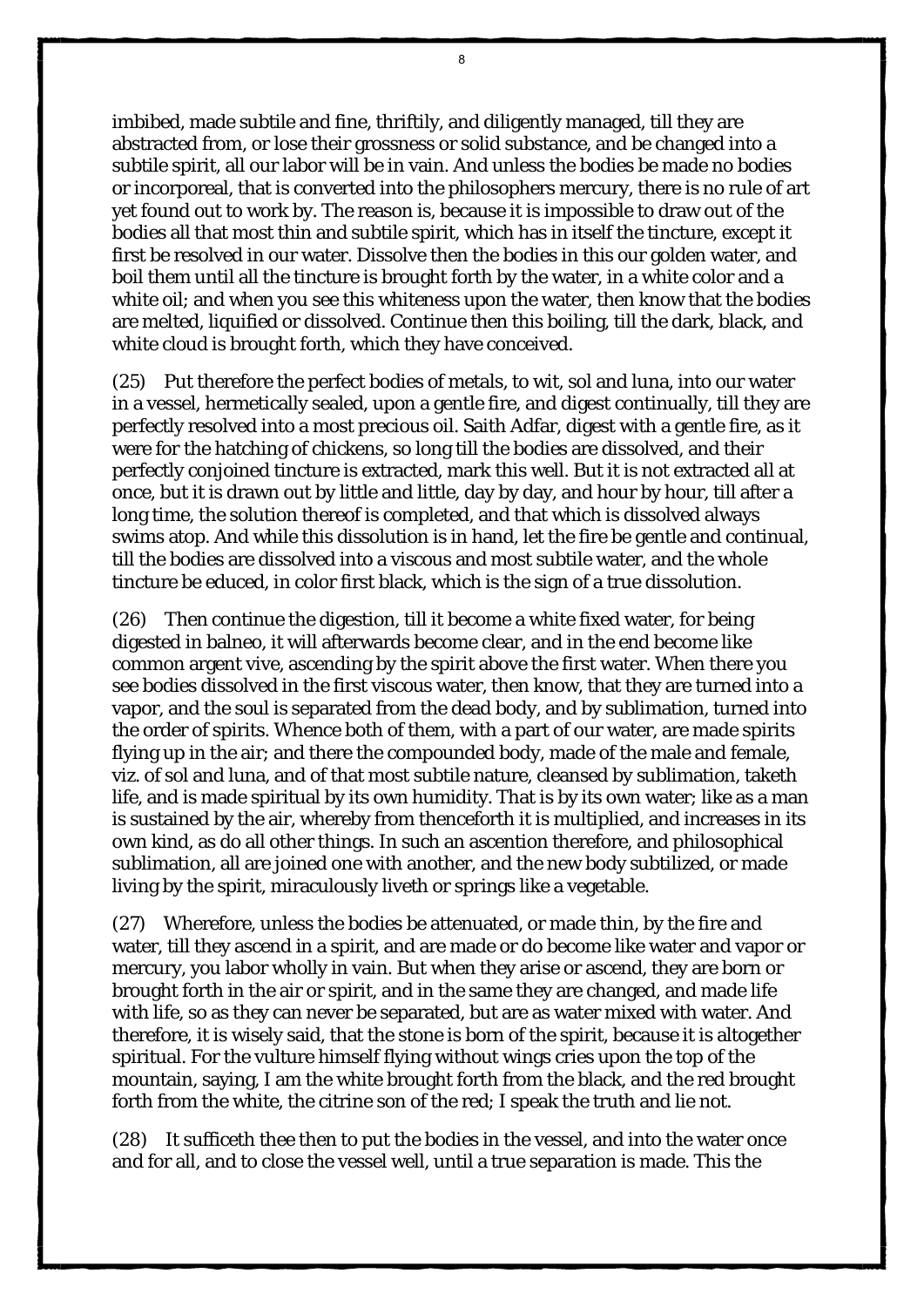obscure artist calls conjunction, sublimation, assation, extraction, putrefaction, ligation, desponsation, subtilization, generation, etc.

(29) Now the whole magistery may be perfected, work, as in the generation of man, and of every vegetable; put the seed once into the womb, and shut it up well. Thus you may see that you need not many things, and that this our work requires no great charges, for that there is but one stone, there is but one medicine, one vessel, one order of working, and one successive disposition to the white and to the red. And although we say in many places, take this, and take that, yet we understand, that it behoves us to take but one thing, and put it once into the vessel, until the work be perfected. But these things are so set down by obscure philosophers to deceive the unwary, as we have before spoken; for is not this "ars cabalistica" or a secret and a hidden art? Is it not an art full of secrets? And believest thou O fool that we plainly teach this secret of secrets, taking our words according to their literal signification? Truly, I tell thee, that as for myself, I am no ways self seeking, or envious as others are; but he that takes the words of the other philosophers according to their common signification, he even already, having lost Ariadne's clue of thread, wanders in the midst of the labyrinth, multiplies errors, and casts away his money for naught.

(30) And I, Artephius, after I became an adept, and had attained to the true and complete wisdom, by studying the books of the most faithful Hermes, the speaker of truth, was sometimes obscure also as others were. But when I had for the space of a thousand years, or thereabouts, which has now passed over my head, since the time I was born to this day, through the alone goodness of God Almighty, by the use of this wonderful quintessence. When I say for so very long a time, I found no man had found out or obtained this hermetic secret, because of the obscurity of the philosophers words. Being moved with a generous mind, and the integrity of a good man, I have determined in these latter days of my life, to declare all things truly and sincerely, that you may not want anything for the perfecting of this stone of the philosophers. Excepting one certain thing, which is not lawful for me to discover to any, because it is either revealed or made known by God himself, or taught by some master, which notwithstanding he that can bend himself to the search thereof, by the help of a little experience, may easily learn in this book.

(31) In this book I have therefore written the naked truth, though clothed or disguised with few colors; yet so that every good and wise man may happily have those desirable apples of the Hesperides from this our philosophers tree. Wherefore praises be given to the most high God, who has poured into our soul of his goodness; and through a good old age, even an almost infinite number of years, has truly filled our hearts with his love, in which, methinks, I embrace, cherish, and truly love all mankind together. But to return to out business. Truly our work is perfectly performed; for that which the heat of sun is a hundred years in doing, for the generation of one metal in the bowels of the earth; our secret fire, that is, our fiery and sulphureous water, which is called Balneum Mariae, doth as I have often seen in a very short time.

(32) Now this operation or work is a thing of no great labor to him who knows and understands it; nor is the matter so dear, consideration [sic, considering?] how small a quantity does suffice, that it may cause any man to withdraw his hand from it. It is indeed, a work so short and easy, that it may well be called woman's work, and the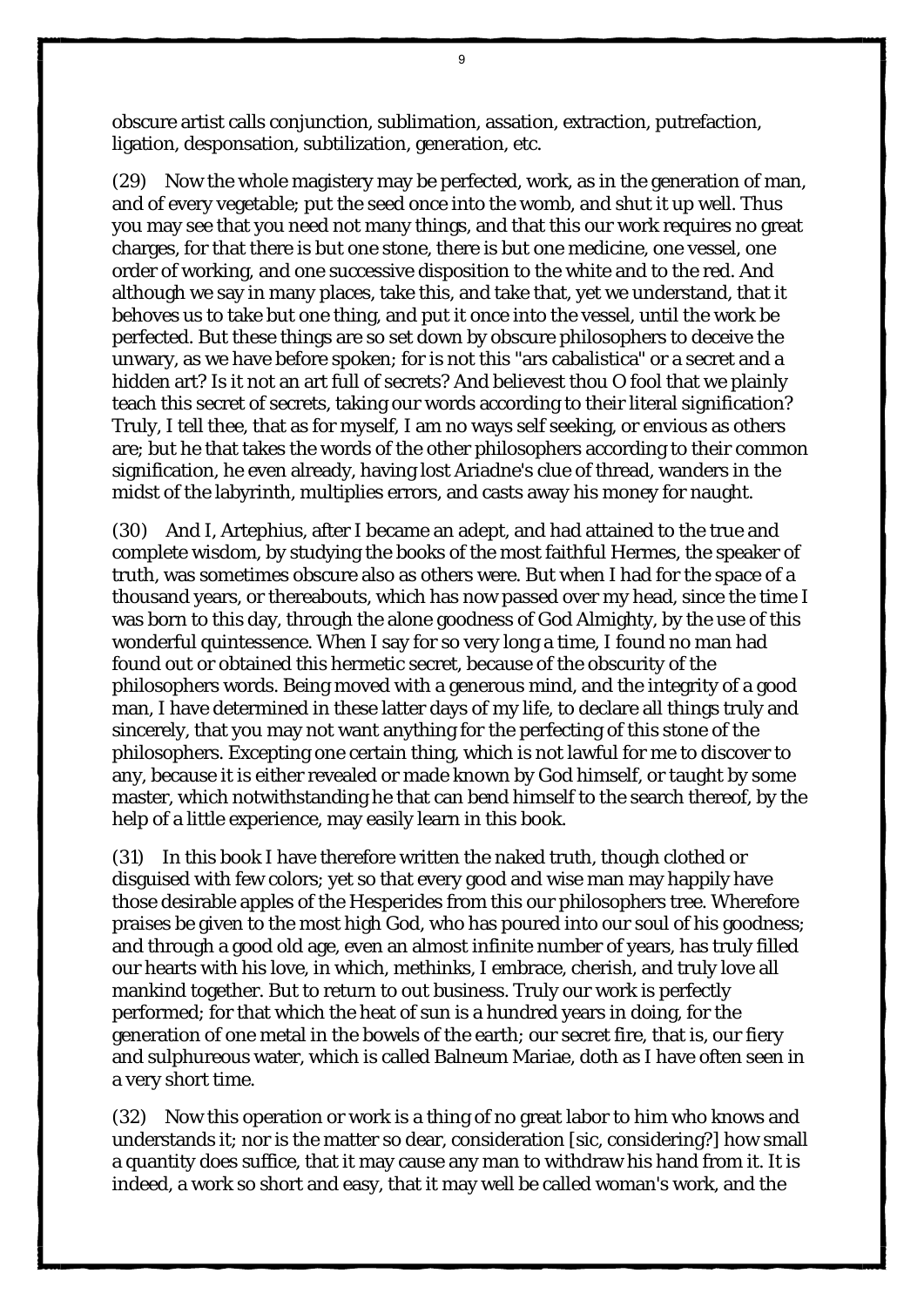play of children. Go to it then,, my son, put up thy supplications to God almighty; be diligent in searching the books of the learned in this science; for one book openeth another; think and meditate of these things profoundly; and avoid all things which vanish in or will not endure the fire, because from these adjustible, perishing or consuming things, you can never attain to the perfect matter, which is only found in the digesting of your water, extracted from sol and luna. For by this water, color, and ponderosity or weight, are infinitely given to the matter; and this water is a white vapor, which like a soul flows through the perfect bodies, taking wholly from them their blackness, and impurities, uniting the two bodies in one, and increasing their water. Nor is there any other thing than Azoth, to wit, this our water, which can take from the perfect bodies of sol and luna, their natural color, making the red body white, according to the disposition thereof.

(33) Now let us speak of the fire. Our fire is mineral, equal, continuous; it fumes not, unless it be too much stirred up, participates of sulphur, and is taken from other things than from the matter; it overturns all things, dissolves, congeals, and calcines, and is to be found out by art, or after an artificial manner. It is a compendious thing, got without cost or charge, or at least without any great purchase; it is humid, vaporous, digestive, altering, penetrating, subtile, spiritous, not violent, incombustible, circumspective, continent, and one only thing. It is also a fountain of living water, which circumvolveth and contains the place, in which the king and queen bathe themselves; through the whole work this moist fire is sufficient; in the beginning, middle and end, because in it, the whole of the art does consist. This is the natural fire, which is yet against nature, not natural and which burns not; lastly, this fire is hot, cold, dry, moist; meditate on these things and proceed directly without anything of a foreign nature. If you understand not these fires, give ear to what I have yet to say, never as yet written in any book, but drawn from the more abstruse and occult riddles of the ancients.

(34) We have properly three fires, without which our art cannot be perfected; and whosoever works without them takes a great deal of labor in vain. The first fire is that of the lamp, which is continuous, humid, vaporous, spiritous, and found out by art. This lamp ought to be proportioned to the enclosure; wherein you must use great judgement, which none can attain to, but he that can bend to the search thereof. For if this fire of the lamp be not measured, or duly proportioned or fitted to the furnace, it will be, that either for the want of heat you will not see the expected signs, in their limited times, whereby you will lose your hopes and expectation by a too long delay; or else, by reason of too much heat, you will burn the "flores auri", the golden flowers, and so foolishly bewail your lost expense.

(35) The second fire is ignis cinerum, an ash heat, in which the vessel hermetically sealed is recluded, or buried; or rather it is that most sweet and gentle heat, which proceeding from the temperate vapors of the lamp, does equally surround your vessel. This fire is not violent or forcing, except it be too much excited or stirred up; it is a fire digestive; alterative, and taken from another body than the matter; being but one only, moist also, and not natural.

(36) The third fire, is the natural fire of water, which is also called the fire against nature, because it is water; and yet nevertheless, it makes a mere spirit of gold, which common fire is not able to do. This fire is mineral, equal, and participates of sulphur;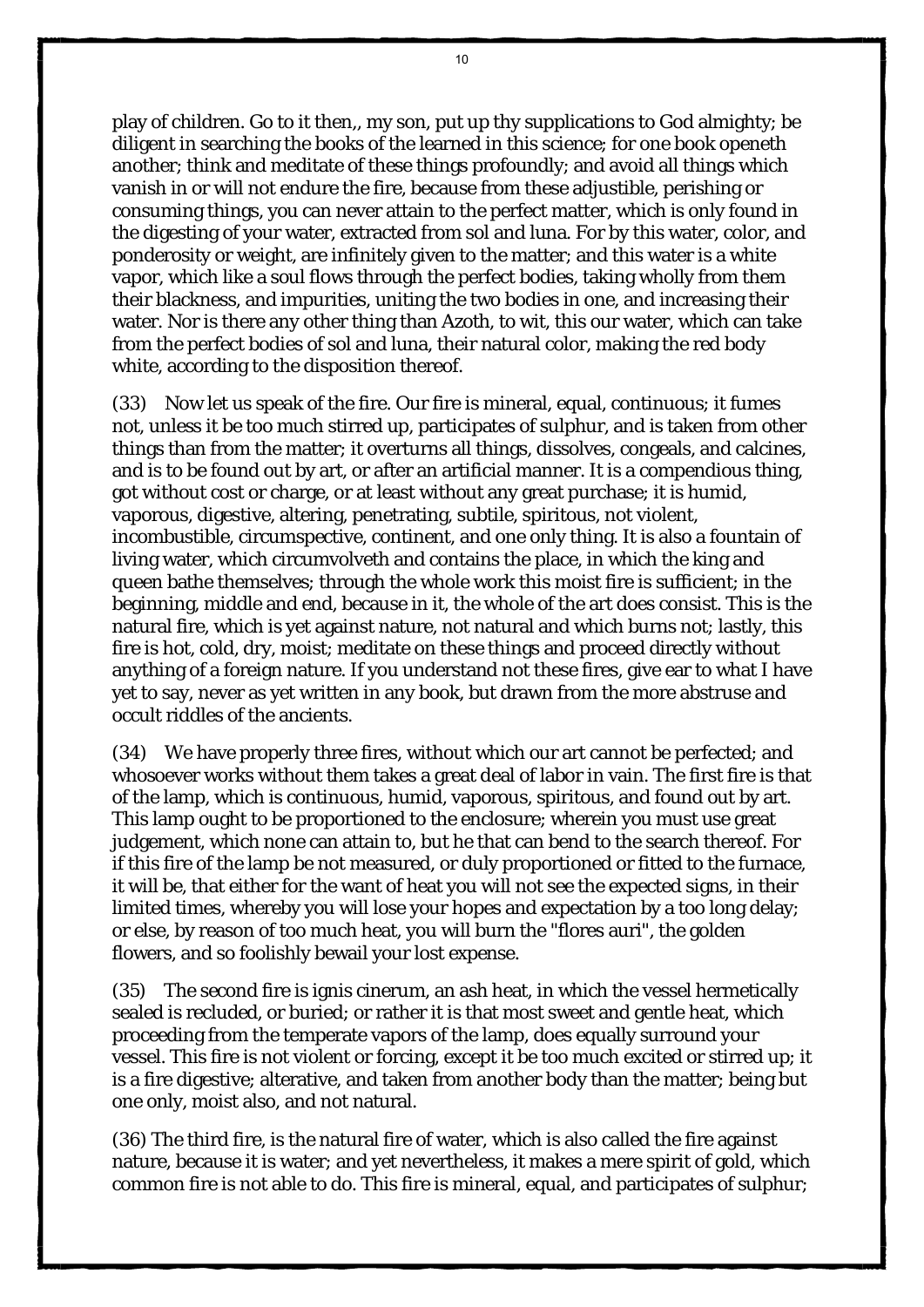it overturns or destroys, congeals, dissolves, and calcines; it is penetrating, subtile, incombustible and not burning, and is the fountain of living water, wherein the king and queen bathe themselves, whose help we stand in need of through the whole work, through the beginning, middle, and end. But the other two above mentioned, we have not always occasion for, but only at sometimes. In reading therefore the books of the philosophers, conjoin these three fires in your judgement, and without doubt, you will understand whatever they have written of them.

(37) Now as to the colors, that which does not make black cannot make white, because blackness is the beginning of whiteness, and a sign of putrefaction and alteration, and that the body is now penetrated and mortified. From the putrefaction therefore in this water, there first appears blackness, like unto broth wherein some bloody thing is boiled. Secondly, the black earth by continual digestion is whitened, because the soul of the two bodies swims above upon the water, like white cream; and in this only whiteness, all the spirits are so united, that they can never fly one from another. And therefore the laton must be whitened, and its leaves unfolded, i.e., its body broken or opened, lest we labor in vain; for this whiteness is the perfect stone for the white work, and a body ennobled to that end; even a tincture of a most exuberant glory, and shining brightness, which never departs from the body it is once joined with. Therefore you must note here, that the spirits are not fixed but in the white color, which is more noble than the other colors, and is more vehemently to be desired, for that as it were the complement or perfection of the whole work.

(38) For our earth putrefies and becomes black, then it is putrefied in lifting up or separation; afterwards being dried, its blackness goes away from it, and then it is whitened, and the feminine dominion of the darkness and humidity perisheth; then also the white vapor penetrates through the new body, and the spirits are bound up or fixed in the dryness. And that which is corrupting, deformed and black through the moisture, vanishes away; so the new body rises again clear, pure, white and immortal, obtaining the victory over all its enemies. And as heat working upon that which is moist, causeth or generates blackness, which is the prime or first color, so always by decoction more and more heat working upon that which is dry begets whiteness, which is the second color; and then working upon that which is purely and perfectly dry, it produces citrinity and redness, thus much for colors. WE must know therefore, that thing which has its head red and white, but its feet white and afterwards red; and its eyes beforehand black, that this thing, I say, is the only matter of our magistery.

(39) Dissolve then sol and luna in our dissolving water, which is familiar and friendly, and next in nature to them; and is also sweet and pleasant to them, and as it were a womb, a mother, an original, the beginning and the end of their life. That is the reason why they are meliorated or amended in this water, because like nature, rejoices in like nature, and like nature retains like nature, being joined the one to the other, in a true marriage, by which they are made one nature, one new body, raised again from the dead, and immortal. Thus it behoves you to join consanguinity, or sameness of kind, by which these natures, will meet and follow one another, purify themselves and generate, and make one another rejoice; for that like nature now is disposed by like nature, even that which is nearest, and most friendly to it.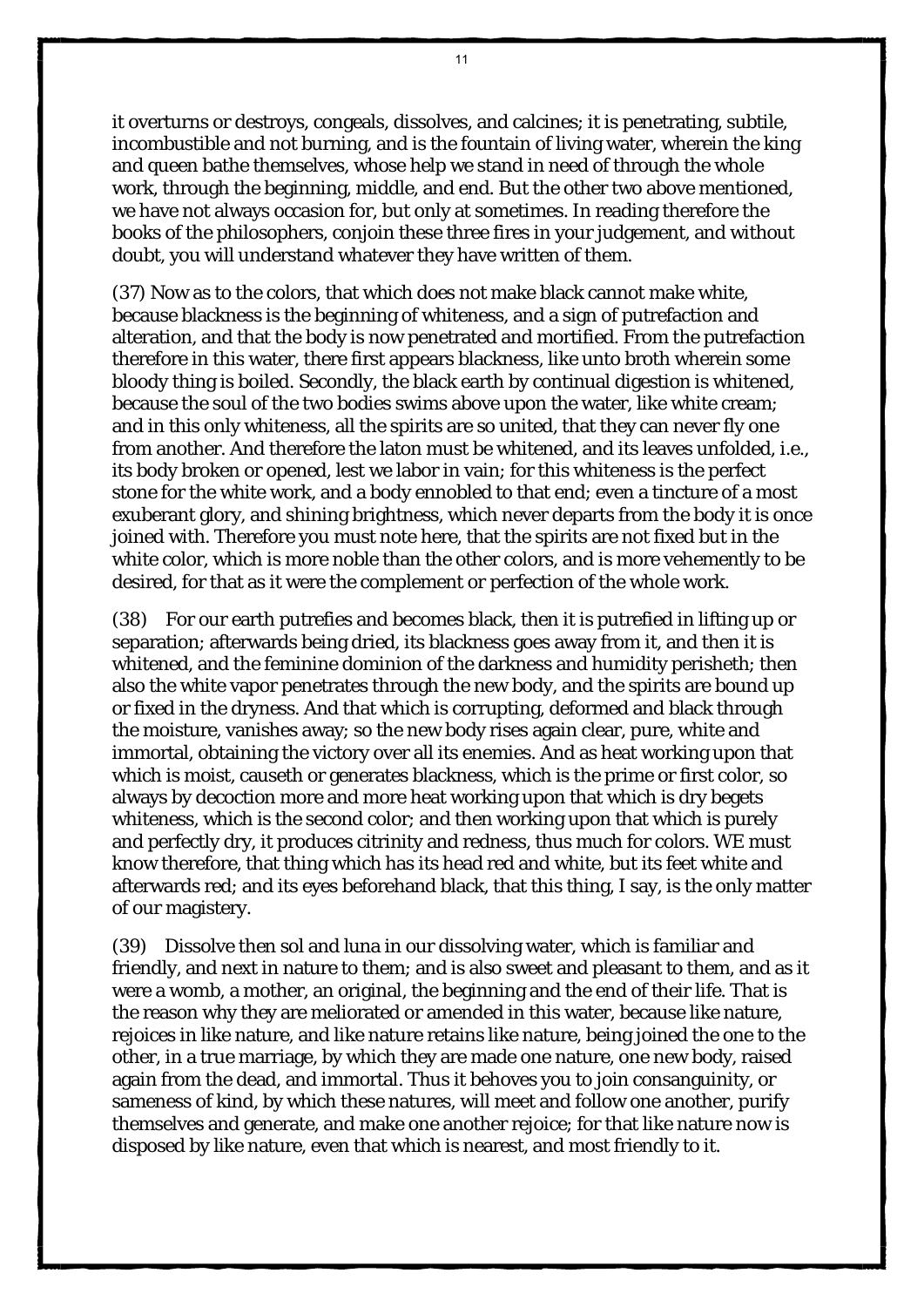(40) Our water then is the most beautiful, lovely, and clear fountain, prepared only for the king, and queen whom it knows very well, and they it. For it attracts them to itself, and they abide therein for two or three days, to wit, two or three months, to wash themselves therewith, whereby they are made young again and beautiful. And because sol and luna have their original from this water their mother; it is necessary therefore that they enter into it again, to wit, into their mothers womb, that they may be regenerated and born again, and made more healthy, more noble and more strong. If therefore these do not die and be converted to water, they remain alone or as they were and without fruit; but if they die, and are resolved in our water, they bring forth fruit of a hundred fold; and from that very place in which they seem to perish, from thence shall they appear to be that which they were not before.

(41) Let therefore the spirit of our living water be, with all care and industry, fixed with sol and luna; for they being converted into the nature of water become dead, and appear like to the dead; from thence afterwards being revived, they increase and multiply, even as do all sorts of vegetable substances; it suffices then to dispose the matter sufficiently without, because that within, it sufficiently disposes itself for the perfection of its work. For it has in itself a certain and inherent motion, according to the true way and method, and a much better order than it is possible for any man to invent or think of. For this cause it is that you need only prepare the matter, nature herself will perfect it; and if she be not hindered by some contrary thing, she will not overpass her own certain motion, neither in conceiving or generating, nor in bringing forth.

(42) Wherefore, after the preparation of the matter, beware only lest by too much heat or fire, you inflame the bath, or make it too hot; secondly, take heed lest the spirit should exhale, lest it hurt the operator, to wit, lest it destroy the work, and induce many informities, as trouble, sadness, vexation, and discontent. From these things which have been spoken, this axiom is manifest, to wit, that he can never know the necessary course of nature, in the making or generating of metals, who is ignorant of the way of destroying them. You must therefore join them together that are of one consanguinity or kindred; for like natures do find out and join with their like natures, and by putrifying themselves, and mix together and mortify themselves. It is needful therefore to know this corruption and generation, and the natures themselves do embrace one another, and are brought to a fixity in a slow and gentle fire; how like natures rejoiceth with like natures; and how they retain one another and are converted into a white consistency.

(43) This white substance, if you will make it red, you must continually decoct it in a dry fire till it be rubified, or become red as blood, which is nothing but water, fire, and true tincture. And so by a continual dry fire, the whiteness is changed, removed, perfected, made citrine, and still digested till it become to a true red and fixed color. And consequently by how much more it is heightened in color, and made a true tincture of perfect redness. Wherefore with a dry fire, and a dry calcination, without any moisture, you must decoct this compositum, till it be invested with a most perfect red color, and then it will be the true and perfect elixir.

(44) Now if afterwards you would multiply your tincture, you must again resolve that red, in new and fresh dissolving water, and then by decoctions first whiten, and then rubify it again, by the degrees of fire, reiterating the first method of operating in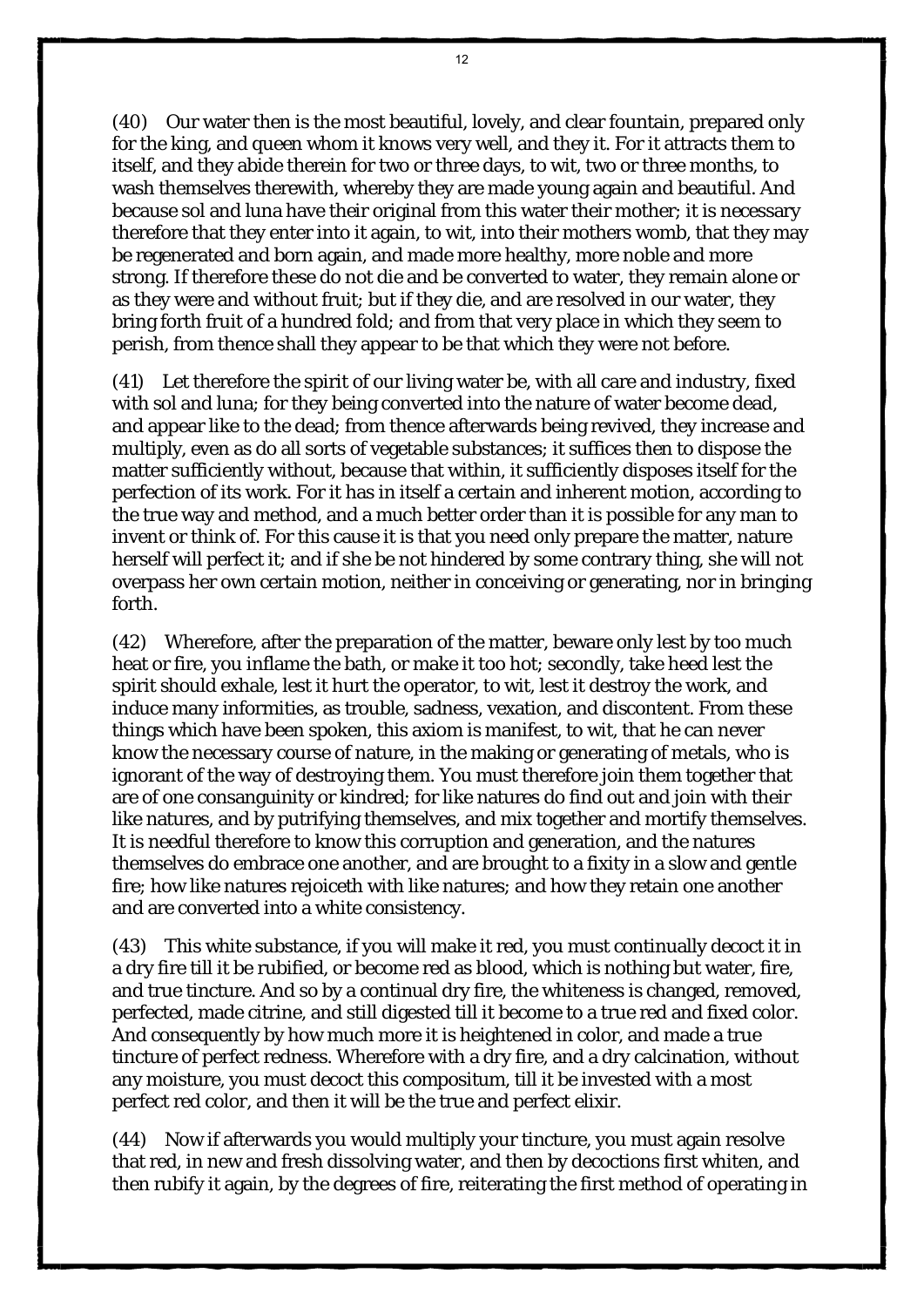this work. Dissolve, coagulate, and reiterate the closing up, the opening and multiplying in quantity and quality at your own pleasure. For by a new corruption and generation, there is introduced a new motion. Thus we can never find an end if we do always work by reiterating the same thing over and over again, viz. by solution and coagulation, by the help of our dissolving water, by which we dissolve and congeal, as we have formerly said, in the beginning of the work. Thus also is the virtue thereof increased, and multiplied both in quantity and quality; so that if after the first course of the operation you obtain a hundred fold; by the second fold you will have a thousand fold; and by the third; ten thousand fold increase. And by pursuing your work, your projection will come to infinity, tinging truly and perfectly, and fixing the greatest quantity how much soever. Thus by a thing of small and easy price, you have both color, goodness, and weight.

(45) Our fire then and azoth are sufficient for you: decoct, reiterate, dissolve, congeal, and continue this course, according as you please, multiplying it as you think good, until your medicine is made fusible as wax, and has attained the quantity and goodness or fixity and color you desire. This then is the compleating of the whole work of our second stone (observe it well) that you take the perfect body, and put it into our water in a glass vesica or body well closed, lest the air get in or the enclosed humidity get out. Keep it in digestion in a gentle heat, as it were of a balneum, and assiduously continue the operation or work upon the fire, till the decoction and digestion is perfect. And keep it in this digestion of a gentle heat, until it be purified and re-solved into blackness, and be drawn up and sublimed by the water, and is thereby cleaned from all blackness and impurity, that it may be white and subtile. Until it comes to the ultimate or highest purity of sublimation, and utmost volatility, and be made white both within and without: for the vulture flying in the air without wings, cries out that it might get up upon the mountain, that is upon the waters, upon which the "spiritus albus" or spirit of whiteness is born. Continue still a fitting fire, and that spirit, which is the subtile being of the body, and of the mercury will ascend upon the top of the water, which quintessence is more white than the driven snow. Continue yet still, and towards the end, increase the fire, till the whole spiritual substance ascend to the top. And know well, that whatsoever is clear, white-pure and spiritual, ascends in the air to the top of the water in the substance of a white vapor, which the philosophers call their virgin milk.

(46) It ought to be, therefore, as one of the Sybills said, that the son of the virgin be exalted from the earth, and that the white quintessence after its rising out of the dead earth, be raised up towards heaven; the gross and thick remaining in the bottom, of the vessel and the water. Afterwards, the vessel being cooled, you will find in the bottom the black feces, scorched and burnt, which separate from the spirit and quintessence of whiteness, and cast them away. Then will the argent vive fall down from our air and spirit, upon the new earth, which is called argent vive sublimed by the air or spirit, whereof is made a viscous water, pure and white. This water is the true tincture separated from all its black feces, and our brass or latten is prepared with our water, purified and brought to a white color. Which white color is not obtained but by decoction and coagulation of the water; decoct, therefore, continually, wash away the blackness from the latten, not with your hands, but with the stone, or the fire, or our second mercurial water which is the true tincture. This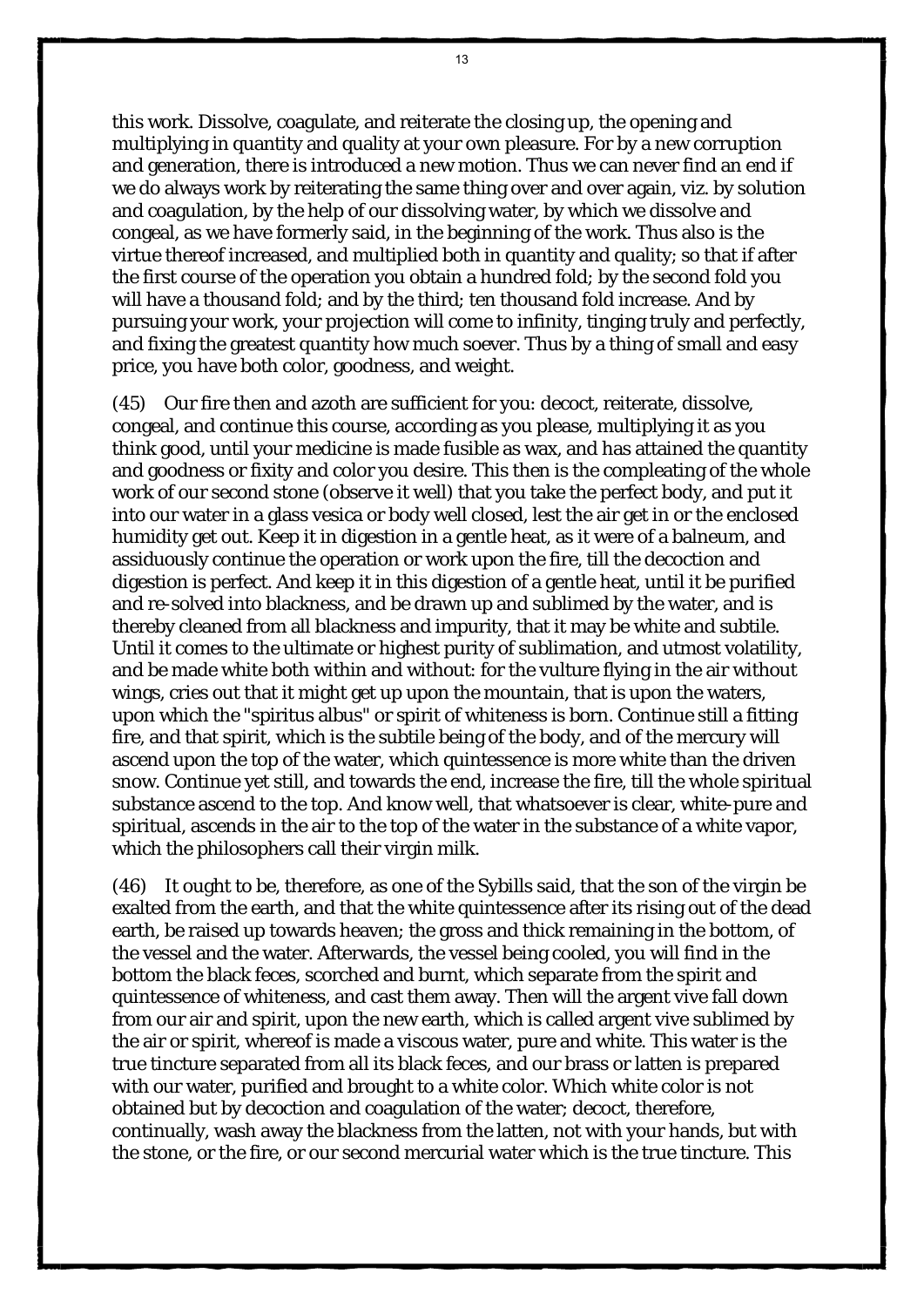separation of the pure from the impure is not done with hands, but nature herself does it, and brings it to perfection by a circular operation.

(47) It appears then, that this composition is not a work of hands, but a change of the natures; because nature dissolves and joins itself, sublimes and lifts itself up, and grows white, being separated from the feces. And in such a sublimation the more subtile, pure, and essential parts are conjoined; for that with the fiery nature or property lifts up the subtile parts, it separates always the more pure, leaving the grosser at the bottom. Wherefore your fire ought to be gentle and a continual vapor, with which you sublime, that the matter may be filled with spirit from the air, and live. For naturally all things take life from the inbreathing of the air; and so also our magistery receives in the vapor or spirit, by the sublimation of the water.

(48) Our brass or latten then, is to be made to ascend by the degrees of fire, but of its own accord, freely, and without violence; except the body therefore be by the fire and water broken, or dissolved, and attenuated, until it ascends as a spirit, or climbs like argent vive, or rather as the white soul, separated from the body, and by sublimation diluted or brought into a spirit, nothing is or can be done. But when it ascends on high, it is born in the air or spirit, and is changed into spirit; and becomes life with life, being only spiritual and incorruptible. And by such an operation it is that the body is made spirit, of a subtile nature, and the spirit is incorporated with the body, and made one with it; and by such a sublimation, conjunction, and raising up, the whole, both body and spirit are made white.

(49) This philosophical and natural sublimation therefore is necessary which makes peace between, or fixes the body and spirit, which is impossible to be done otherwise, than in the separation of these parts. Therefore it behoves you to sublime both, that the pure may ascend, and the impure may descend, or be left at the bottom, in the perplexity of a troubled sea. And for this reason it must be continually decocted, that it may be brought to a subtile property, and the body may assume, and draw to itself the white mercurial soul, which it naturally holds, and suffers not to be separated from it, because it is like to it in the nearness of the first pure and simple nature. From these things it is necessary, to make a separation by decoction, till no more remains of the purity of the soul, which is not ascended and exalted to the higher part, whereby they will both be reduced to an equality of properties, and a simple pure whiteness.

(50) The vulture flying through the air, and the toad creeping upon the ground, are the emblems of our magistery. When therefore gently and with much care, you separate the earth from the water, that is from the fire, and the thin from the thick, then that which is pure will separate itself from the earth, and ascend to the upper part, as it were into heaven, and the impure will descend beneath, as to the earth. And the more subtile part in the superior place will take upon it the nature of a spirit, and that in the lower place, the nature of an earthy body. Wherefore, let the white property with the more subtile part of the body, be by this operation, made to ascend leaving the feces behind, which is done in a short time. For the soul is aided by her associate and fellow, and perfected by it. My mother, saith the body, has begotten me, and by me she herself is begotten; now after I have taken from her, her flying she after an admirable manner becomes kind and nourishing, and cherishing the son whom she has begotten till he come to a ripe or perfect age.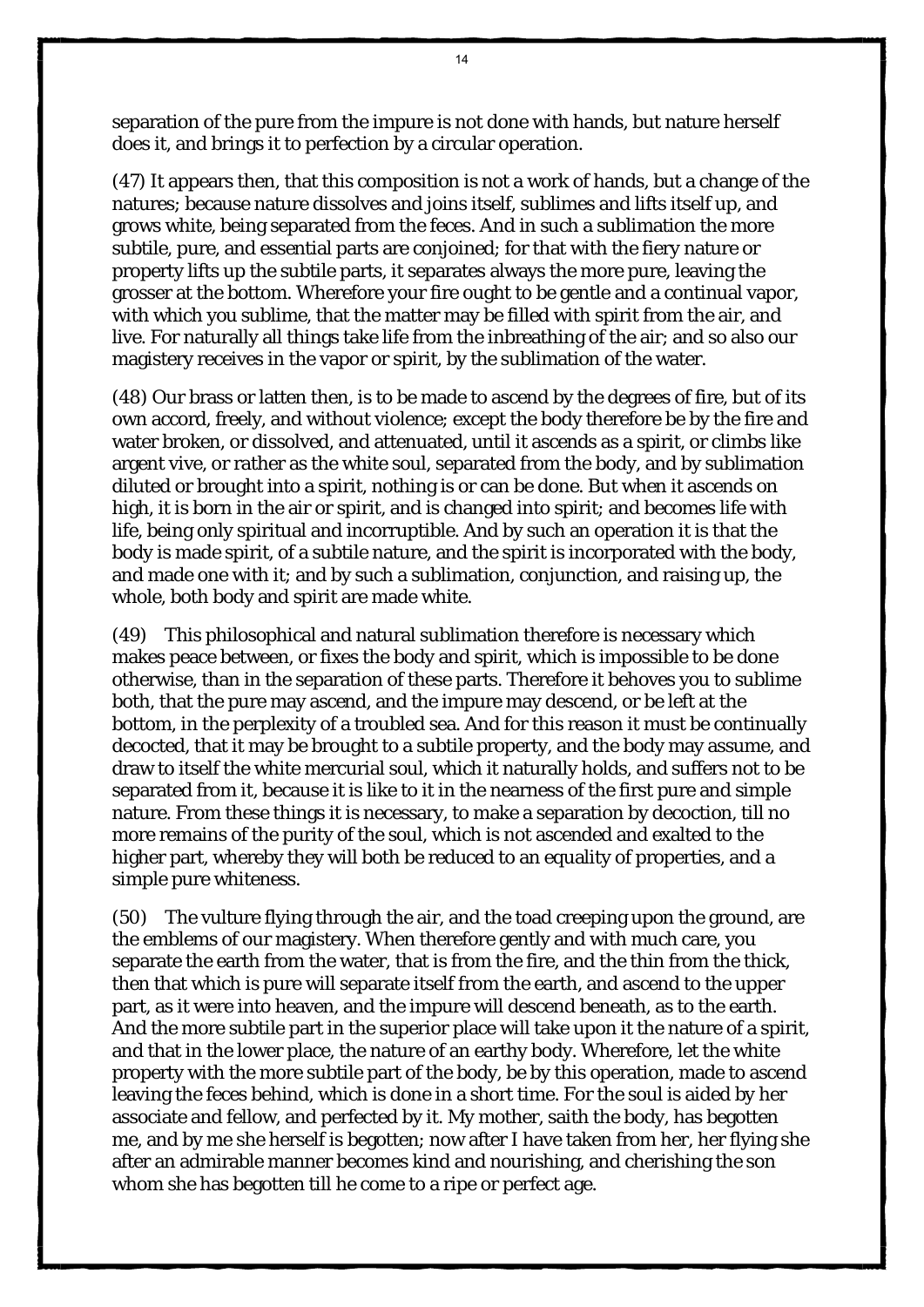(51) Hear now this secret: keep the body in our mercurial water, till it ascends with the white soul, and the earthy part descends to the bottom, which is called the residing earth. Then you shall see the water coagulate itself with the body, and be assured the art is true; because the body coagulates the moisture into dryness, like as the rennet of a lamb or calf turns milk into cheese. In the same manner the spirit penetrates the body, and is perfectly comixed with it in its smallest atoms, and the body draws to itself his moisture, to wit, its white soul, like as the loadstone draws iron, because of the nearness and likeness of its nature; and then one contains the other. And this is the sublimation and coagulation, which retaineth every volatile thing, making it fixed for ever.

(52) This compositum then is not a mechanical thing, or a work of the hands, but as I said, a changing of natures; and a wonderful connection of their cold with hot, and the moist with the dry; the hot is mixed with the cold, and the dry with the moist: By this means is made the mixture and conjunction of body and spirit, which is called a conversion of contrary spirits and natures, because by such a dissolution and sublimation, the spirit is converted into a body and body in a spirit. So that the natures being mixed together, and reduced into one, do change one another: and as the body corporifies the spirit, or changes it into a body, so also does the spirit convert the body into a tinging and white spirit.

(53) Wherefore as the last time I say, decoct the body in our white water, viz. mercury, till it is dissolved into blackness, and then by continual decoction, let it be deprived of the same blackness, and the body so dissolved, will at length ascend or rise with a white soul. And then the one will be mixed with the other, and so embrace one another that it shall not be possible any more to separate them, but the spirit, with a real agreement, will be unified with the body, and make one permanent or fixed substance. And this is the solution of the body, and coagulation of the spirit which have one and the same operation. Who therefore knows how to conjoin the principles, or direct the work, to impregnate, to mortify, to putrefy, to generate, to quicken the species, to make white, to cleanse the culture from its blackness and darkness, till he is purged by the fire and tinged, and purified from all his spots, shall be the possessor of a treasure so great that even kings themselves shall venerate him.

(54) Wherefore, let our body remain in the water till it is dissolved into a subtile powder in the bottom of the vessel and the water, which is called the black ashes; this is the corruption of the body which is called by the philosophers or wise men, "Saturnus plumbum philosophorum", and pulvis discontinuatus, viz. saturn, latten or brass, the lead of the philosophers the disguised powder. And in this putrefaction and resolution of the body, three signs appear, viz., a black color, a discontinuity of parts, and a stinking smell, not much unlike to the smell of a vault where dead bodies are buried. These ashes then are those of which the philosophers have spoken so much which remained in the lower part of the vessel, which we ought not to undervalue or despise; in them is the royal diadem, and the black and unclean argent vive, which ought to be cleansed from its blackness, by a continual digestion in our water, till it be elevated above in a white color, which is called the gander, and the bird of Hermes. He therefore that maketh the red earth black, and then renders it white, has obtained the magistery. So also he who kills the living, and revives the dead. Therefore make the black white, and the white black, and you perfect the work.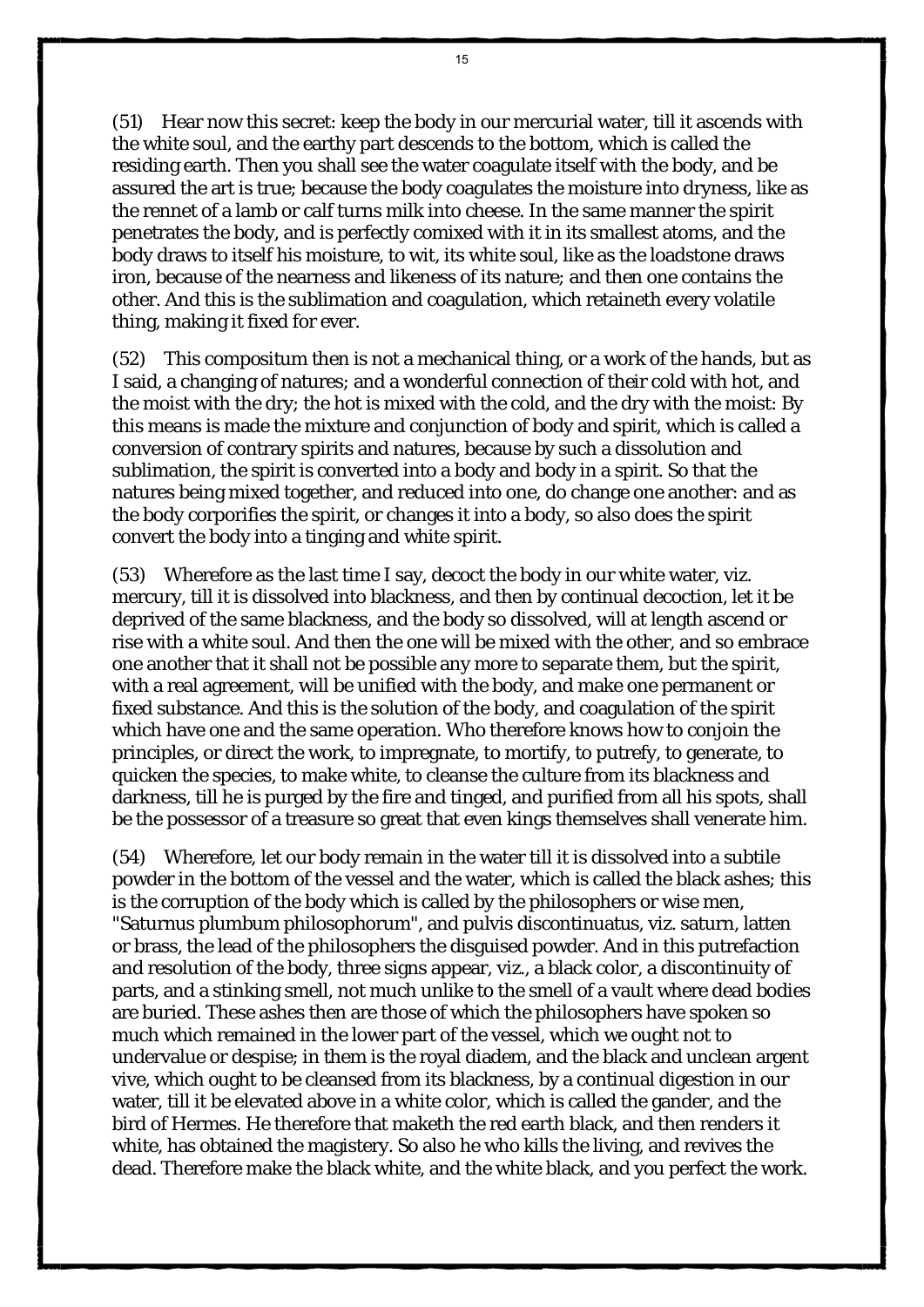(55) And when you see the true whiteness appear, which shineth like a bright sword, or polished silver, know that in that whiteness there is redness hidden. But then beware that you take not that whiteness out of the vessel, but only digest it to the end, that with heat and dryness, it may assume a citron color, and a most beautiful redness. Which when you see, render praises and thanksgiving to the most great and good God, who gives wisdom and riches to whomsoever He pleases, and takes them away according to the wickedness of a person. To Him, I say, the most wise and almighty God, be glory for ages and ages.

AMEN.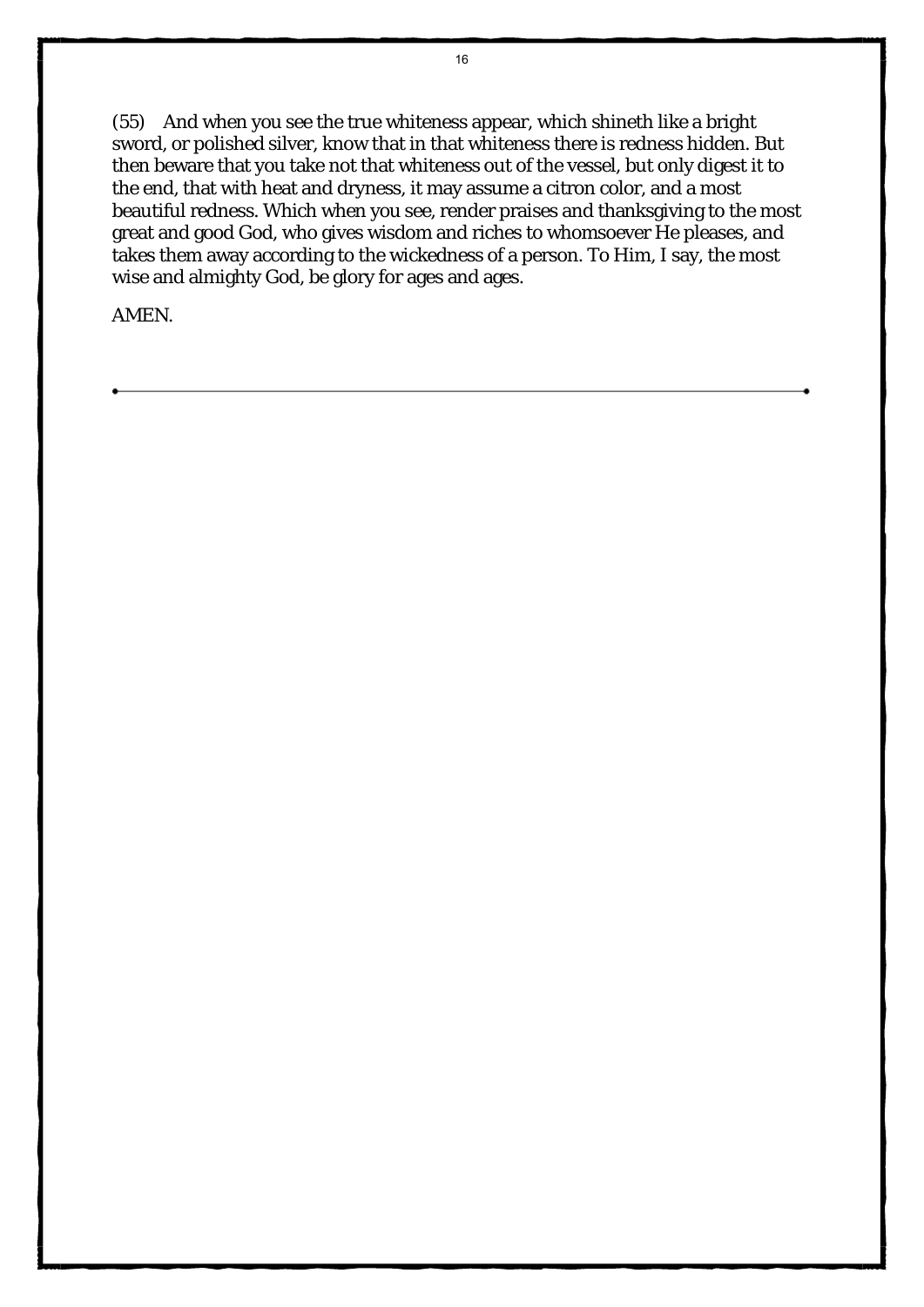

#### **Visit www.globalgreyebooks.com**

### **for lots more completely free quality ebooks.**

If you appreciate the quality of the books I'm providing, please think about making a small donation:

Donate with PayPal

### **All Available Categories**

| All ebooks                             | Freemasons                       |
|----------------------------------------|----------------------------------|
| Africa                                 | <b>Genealogy And Onomatology</b> |
| Alchemy                                | <b>Gnosticism And Hermetica</b>  |
| Americas                               | Hinduism                         |
| <b>Ancient Egypt</b>                   | Humour                           |
| <b>Ancient Near East</b>               | <b>Islam And Sufism</b>          |
| Anthropology                           | <b>Journals And Memoirs</b>      |
| Apocrypha                              | Judaism                          |
| <b>Art</b>                             | Languages                        |
| <b>Articles And Essays</b>             | Law And Crime                    |
| Asia                                   | <b>Legends And Sagas</b>         |
| Astrology                              | Magick                           |
| <b>Atlantis</b>                        | <b>Meditation And Yoga</b>       |
| <b>Autobiographies And Biographies</b> | <b>Military And War</b>          |
| <b>Buddhism</b>                        | Miscellaneous                    |
| Christianity                           | Mormonism                        |
| Christmas                              | <b>Mysticism</b>                 |
| Classics                               | <b>Mythological Creatures</b>    |
| Comparative                            | Native American                  |
| Conspiracies                           | Oceania                          |
| <b>Cookery and Household</b>           | Paganism                         |
| <b>Devils And Demons</b>               | Paranormal                       |
| Erotica                                | <b>Philosophy And Ethics</b>     |
| <b>Esoteric And Occult</b>             | Poetry                           |
| <b>Europe</b>                          | <b>Politics And Society</b>      |
| <b>Fairy Tales</b>                     | Prophecies                       |
| Far East                               | Psychology                       |